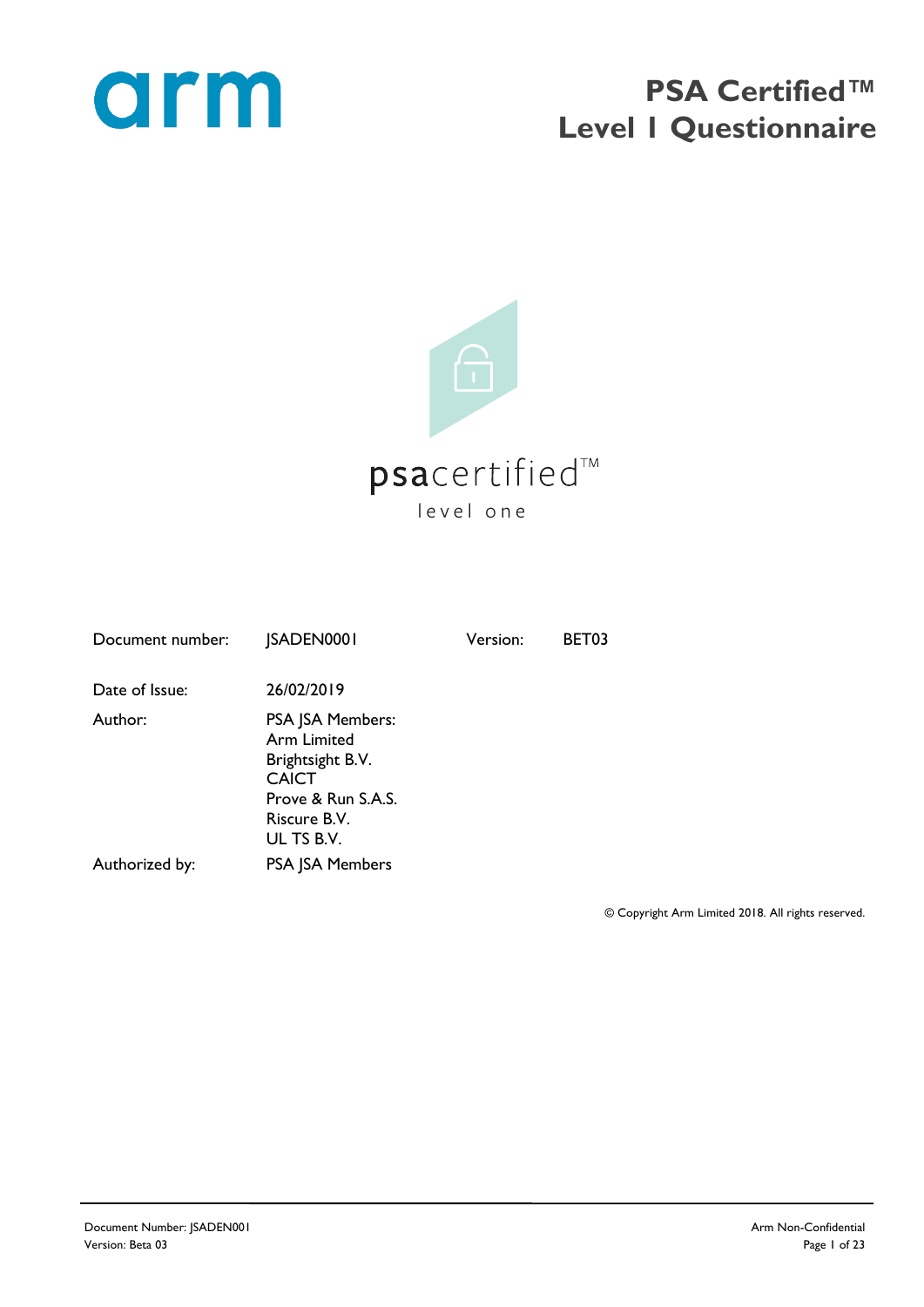#### **Abstract**

PSA Certified is the independent security evaluation scheme for Platform Security Architecture (PSA) based IoT systems. It establishes trust through a multi-level assurance program for chips containing a security component called a Root of Trust (PSA-ROT) that provides trusted functionality to the platform. The multilevel scheme has been designed to help device makers and businesses get the level of security they need for their use case. This document covers PSA Certified™ Level I which builds on the PSA Security Model goals, generic IoT threat models and industry best practice to provide a set of critical security questions for the chip vendor, RTOS supplier and OEM. Use this form to fill in the questionnaire for your product and review it with one of the JSA member test labs. Products that become PSA Certified will be showcased on www.psacertified.org website. PSA and PSA Certified are architecture neutral.

#### **Keywords**

PSA Certified, Level 1, Certification, IoT, Platform Security Architecture, Questionnaire, PSA, Security

PSA Certified, Level 1, Certification, IoT, Platform Security Architecture, Questionnaire, PSA, Security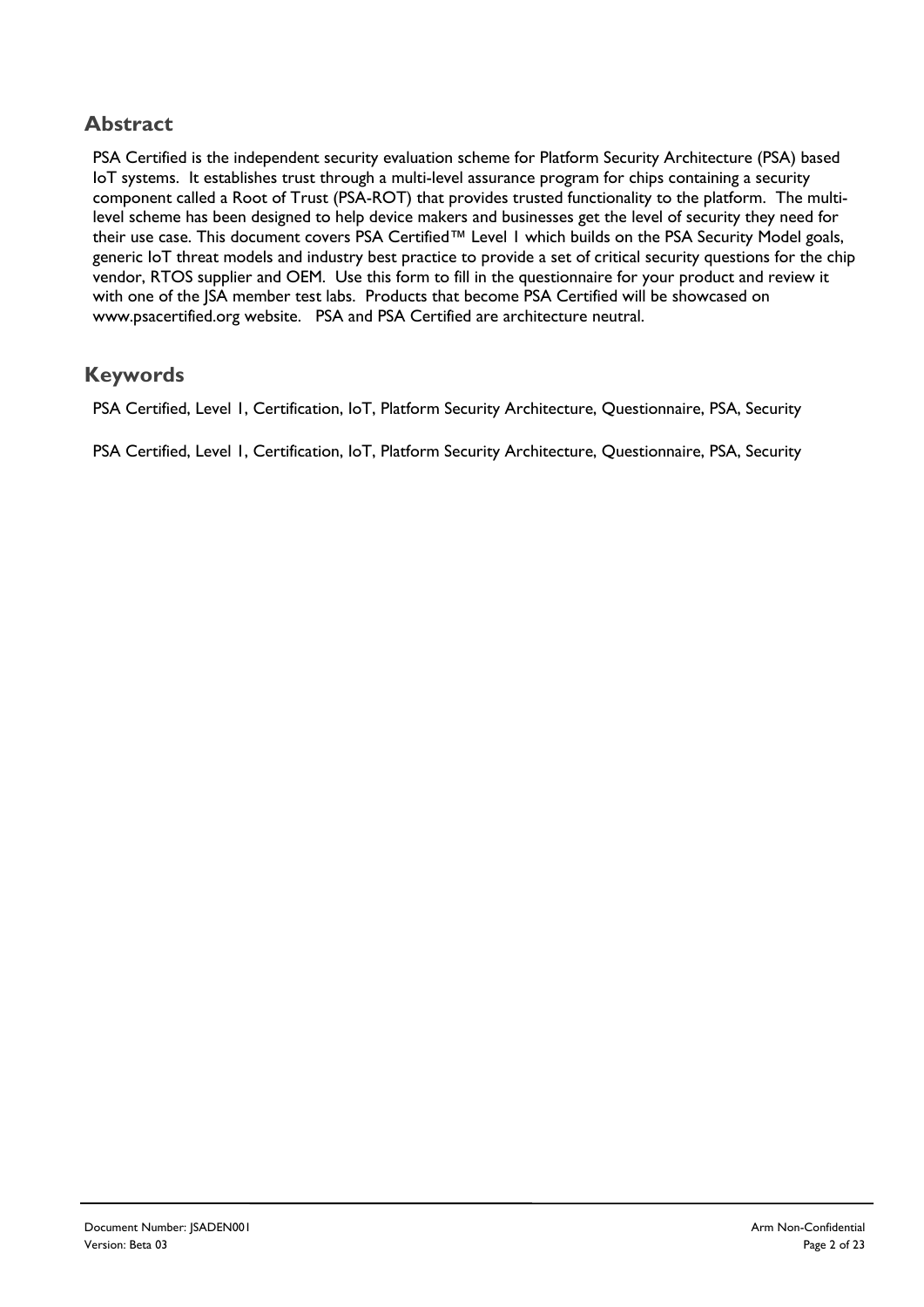# **Non-Confidential Proprietary Notice**

This document is protected by copyright and other related rights and the practice or implementation of the information contained in this document may be protected by one or more patents or pending patent applications. No part of this document may be reproduced in any form by any means without the express prior written permission of Arm. **No license, express or implied, by estoppel or otherwise to any intellectual property rights is granted by this document unless specifically stated.**

Your access to the information in this document is conditional upon your acceptance that you will not use or permit others to use the information for the purposes of determining whether implementations infringe any third party patents.

THIS DOCUMENT IS PROVIDED "AS IS". ARM PROVIDES NO REPRESENTATIONS AND NO WARRANTIES, EXPRESS, IMPLIED OR STATUTORY, INCLUDING, WITHOUT LIMITATION, THE IMPLIED WARRANTIES OF MERCHANTABILITY, SATISFACTORY QUALITY, NON-INFRINGEMENT OR FITNESS FOR A PARTICULAR PURPOSE WITH RESPECT TO THE DOCUMENT. For the avoidance of doubt, Arm makes no representation with respect to, and has undertaken no analysis to identify or understand the scope and content of, patents, copyrights, trade secrets, or other rights.

This document may include technical inaccuracies or typographical errors.

TO THE EXTENT NOT PROHIBITED BY LAW, IN NO EVENT WILL ARM BE LIABLE FOR ANY DAMAGES, INCLUDING WITHOUT LIMITATION ANY DIRECT, INDIRECT, SPECIAL, INCIDENTAL, PUNITIVE, OR CONSEQUENTIAL DAMAGES, HOWEVER CAUSED AND REGARDLESS OF THE THEORY OF LIABILITY, ARISING OUT OF ANY USE OF THIS DOCUMENT, EVEN IF ARM HAS BEEN ADVISED OF THE POSSIBILITY OF SUCH DAMAGES.

This document consists solely of commercial items. You shall be responsible for ensuring that any use, duplication or disclosure of this document complies fully with any relevant export laws and regulations to assure that this document or any portion thereof is not exported, directly or indirectly, in violation of such export laws. Use of the word "partner" in reference to Arm's customers is not intended to create or refer to any partnership relationship with any other company. Arm may make changes to this document at any time and without notice.

If any of the provisions contained in these terms conflict with any of the provisions of any click through or signed written agreement covering this document with Arm, then the click through or signed written agreement prevails over and supersedes the conflicting provisions of these terms. This document may be translated into other languages for convenience, and you agree that if there is any conflict between the English version of this document and any translation, the terms of the English version of the Agreement shall prevail.

The Arm corporate logo and words marked with ® or ™ are registered trademarks or trademarks of Arm Limited (or its subsidiaries) in the US and/or elsewhere. All rights reserved. Other brands and names mentioned in this document may be the trademarks of their respective owners. Please follow Arm's trademark usage guidelines at **http://www.arm.com/company/policies/trademarks**.

Copyright © [2018] Arm Limited (or its affiliates). All rights reserved. Arm Limited. Company 02557590 registered in England. 110 Fulbourn Road, Cambridge, England CB1 9NJ. LES-PRE-20349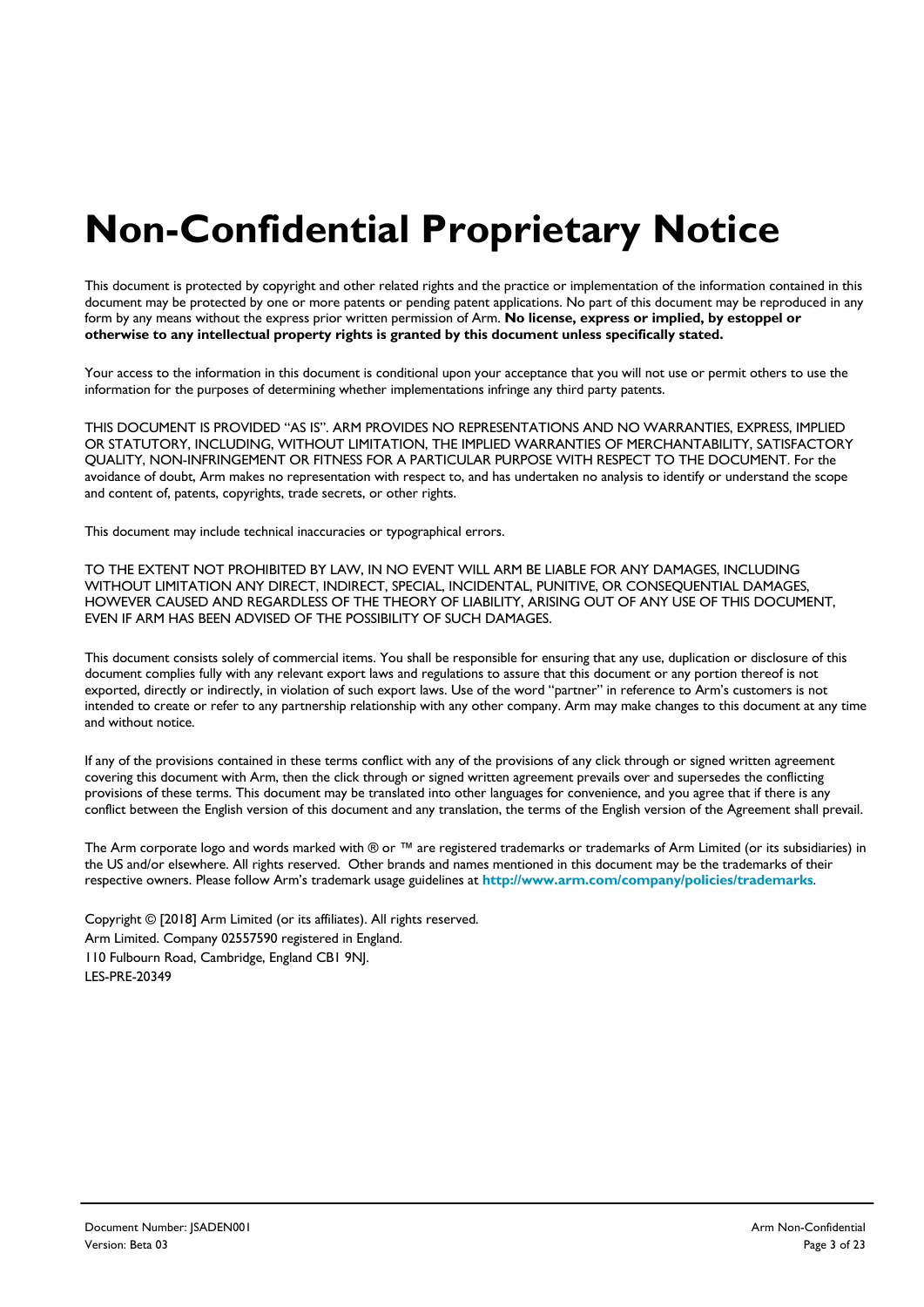### **Contents**

| L            | <b>ABOUT THIS DOCUMENT</b>                         | 6                |
|--------------|----------------------------------------------------|------------------|
| 1.1          | <b>Current status and anticipated changes</b>      | 6                |
| 1.2          | <b>Change history</b>                              | 6                |
| 1.3          | <b>References</b>                                  | $6\phantom{1}6$  |
| 1.4          | <b>Terms and abbreviations</b>                     | $6\phantom{1}6$  |
| 1.5          | <b>Feedback</b>                                    | $\overline{7}$   |
| $\mathbf{2}$ | <b>PSA CERTIFIED OVERVIEW</b>                      | 8                |
| 2.1          | <b>PSA Overview</b>                                | 8                |
| 2.2          | <b>Scope for Security Evaluation</b>               | 8                |
| 2.3          | <b>Roles for PSA Certified Level I</b>             | $\boldsymbol{9}$ |
| 2.4          | <b>Process for PSA Certified Level I</b>           | 10               |
| 2.5          | Use of PSA Certified Level I Security Certificates | 11               |
| 2.6          | <b>Assumptions for the Operational Environment</b> | 11               |
| 3            | <b>ASSESSMENT INFORMATION</b>                      | 12               |
| 3.1          | <b>Contact</b>                                     | 12               |
| 3.2          | <b>Product Reference</b>                           | 12               |
| 3.3          | <b>Product Description</b>                         | 12               |
| 3.4          | <b>PSA Implementation</b>                          | 12               |
| 3.5          | Declaration for new questionnaire                  | 13               |
| 3.6          | Declaration for reuse of an existing certificate   | 14               |
| 4            | <b>ASSESSMENT QUESTIONNAIRE - FOR CHIP VENDORS</b> | 15               |
| 5            | <b>ASSESSMENT QUESTIONNAIRE - FOR RTOS VENDORS</b> | 17               |
| 5.1          | <b>Code Integrity</b>                              | 17               |
| 5.2          | <b>Data Assets</b>                                 | 18               |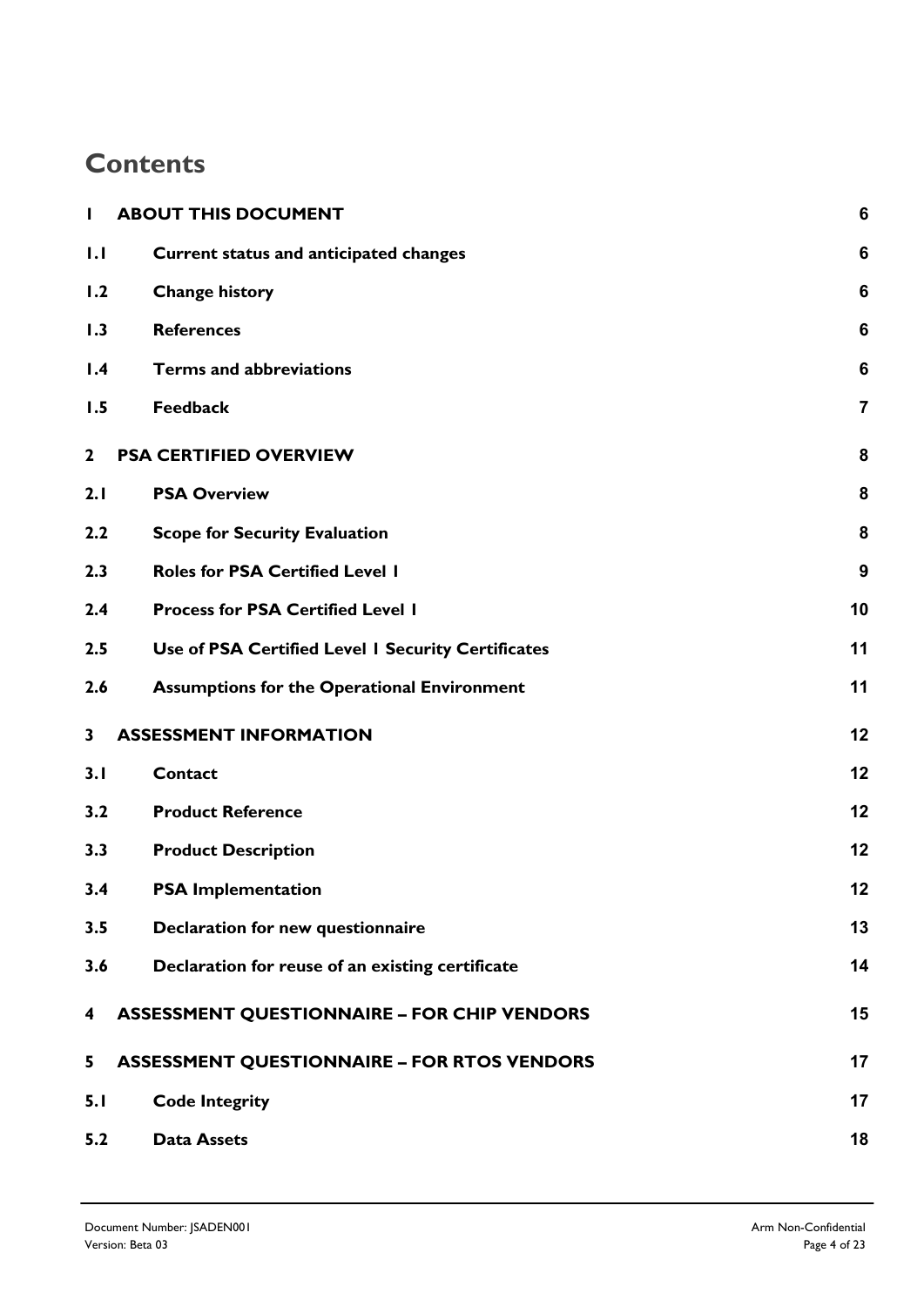| 5.3 | Communication                             | 19 |
|-----|-------------------------------------------|----|
| 5.4 | <b>Hardening</b>                          | 19 |
| 5.5 | <b>Passwords</b>                          | 20 |
| 5.6 | <b>Privacy</b>                            | 20 |
| 6   | <b>ASSESSMENT QUESTIONNAIRE - FOR OEM</b> | 21 |
| 6.1 | <b>Code Integrity</b>                     | 21 |
| 6.2 | Communication                             | 21 |
| 6.3 | Hardening                                 | 21 |
| 6.4 | <b>Passwords</b>                          | 22 |
| 6.5 | <b>Privacy</b>                            | 23 |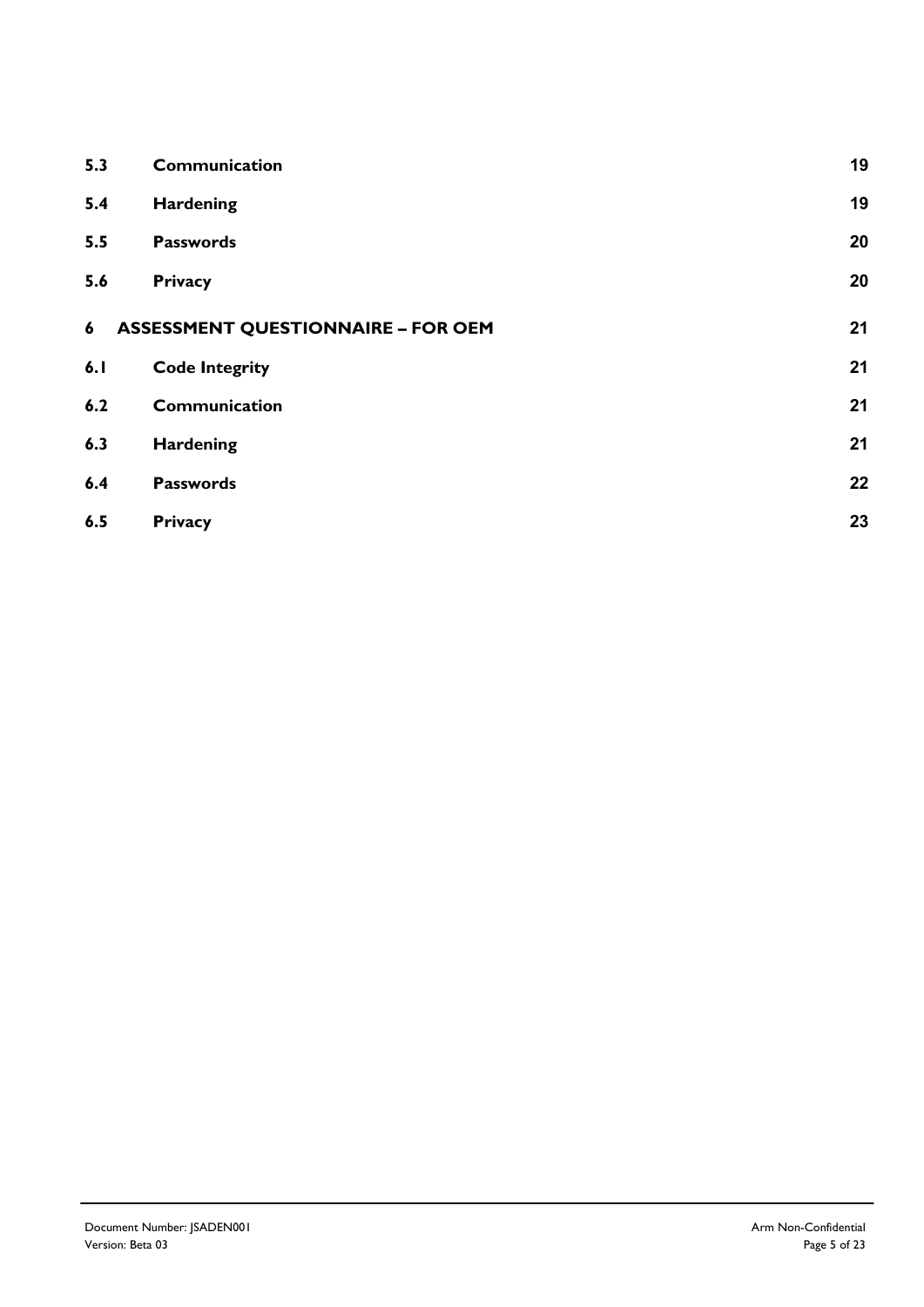## **1 About this document**

#### **1.1 Current status and anticipated changes**

Current Status: Beta

#### **1.2 Change history**

| <b>Release Date</b> | <b>Version</b> | <b>Comments</b>                      |
|---------------------|----------------|--------------------------------------|
| 8/01/2019           | BET00          | Use of JSA template                  |
| 14/01/2019          | <b>BET01</b>   | Proof-reading                        |
| 16/01/2019          | BET02          | Modifications after JSA F2F #3       |
| 31/01/2019          | BET03          | Modifications after Vendors feedback |

#### **1.3 References**

This document refers to the following documents.

| <b>Ref</b> | Doc No              | Author(s)  | <b>Title</b>                                    |
|------------|---------------------|------------|-------------------------------------------------|
| [PSA-FF]   | ARM DEN 0063A       | <b>ARM</b> | ARM® Platform Security Architecture             |
|            |                     |            | Firmware Framework and RoT Services - M-profile |
| [PSA-SM]   | <b>ARM DEN 0079</b> | <b>ARM</b> | PSA: Device Security Model                      |

#### **1.4 Terms and abbreviations**

This document uses the following terms and abbreviations.

| <b>Term</b>                                 | <b>Meaning</b>                                                                                                                                                                                                                                                             |
|---------------------------------------------|----------------------------------------------------------------------------------------------------------------------------------------------------------------------------------------------------------------------------------------------------------------------------|
| Application firmware                        | The main application firmware for the platform, typically comprising an RTOS<br>and application tasks. PSA provides no isolation services for this firmware,<br>although the RTOS may make use of available hardware support to provide<br>internal isolation of operation |
| Application Root of Trust                   | This is the security domain in which additional security services are<br>implemented. See PSA Security Model [PSA-SM] for details                                                                                                                                          |
| Application Root of Trust<br>Service        | This is a Root of Trust Service within the Application Root of Trust domain                                                                                                                                                                                                |
| Hardware Unique Key<br>(HUK)                | Secret and unique to the device – this symmetric key must not be accessible<br>outside the PSA Root of Trust                                                                                                                                                               |
| Non-secure Processing<br>Environment (NSPE) | This is the security domain outside of the SPE, the Application domain, typically<br>containing the application firmware and hardware.                                                                                                                                     |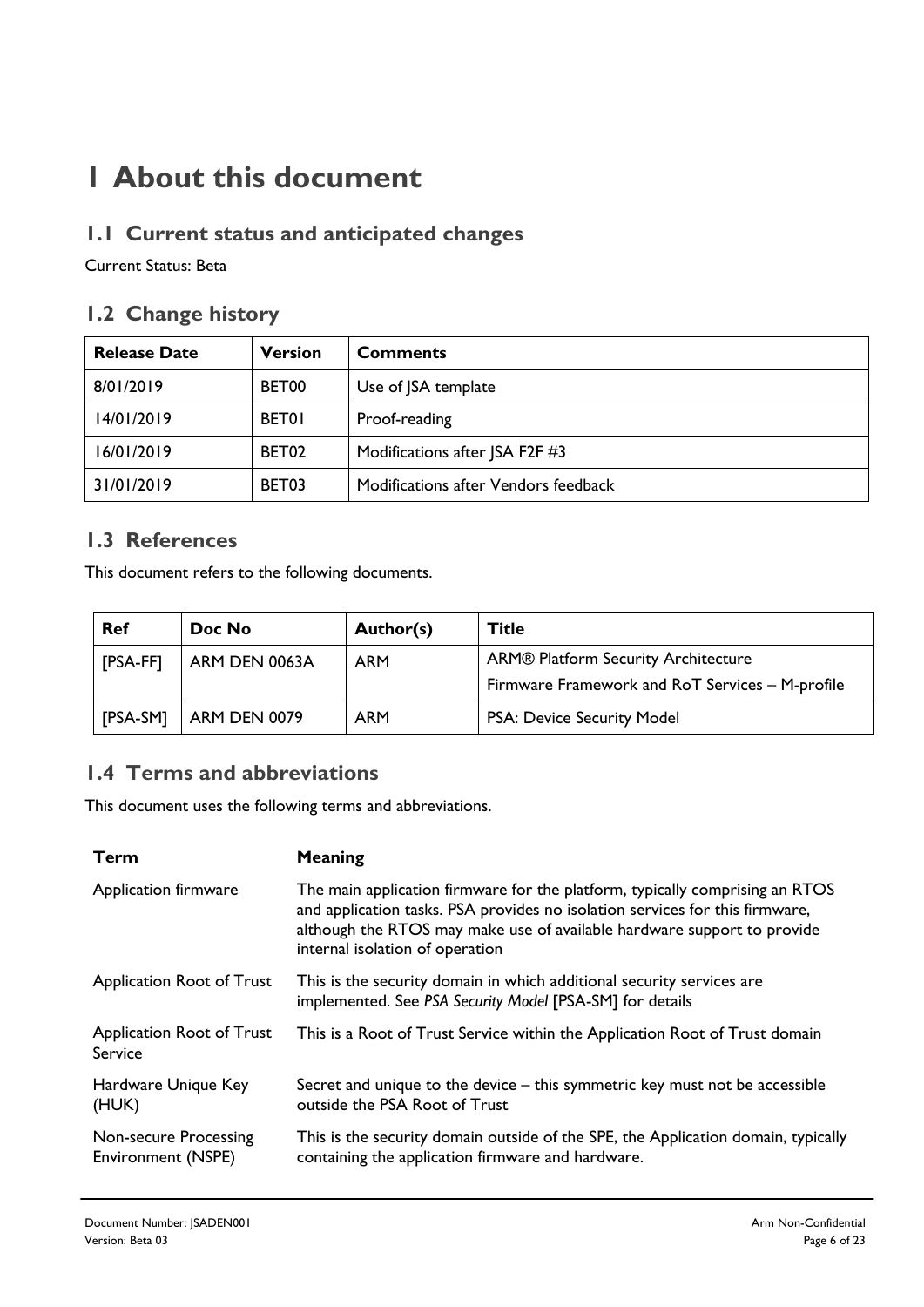| <b>Platform Security Architecture</b>                                                                                                                                                                                                                                                       |
|---------------------------------------------------------------------------------------------------------------------------------------------------------------------------------------------------------------------------------------------------------------------------------------------|
| The hardware and code and data that cannot be modified following<br>manufacturing. See PSA Security Model [PSA-SM] for details                                                                                                                                                              |
| This defines the most trusted security domain within a PSA system. See PSA<br>Security Model [PSA-SM] for details                                                                                                                                                                           |
| This is a Root of Trust Service within the PSA Root of Trust domain                                                                                                                                                                                                                         |
| The Root of Trust firmware that can be updated following manufacturing. See<br>PSA Security Model [PSA-SM] for details                                                                                                                                                                      |
| This is the minimal set of software, hardware and data that is implicitly trusted in<br>the platform - there is no software or hardware at a deeper level that can verify<br>that the Root of Trust is authentic and unmodified. See Root of Trust Definitions<br>and Requirements [GP-ROT] |
| A set of related security operations that are implemented in a Secure Partition.<br>The server endpoint of a PSA IPC channel. Multiple RoT Services can co-exist in<br>a single Secure Partition.                                                                                           |
| A platform's processing environment for software that provides confidentiality<br>and integrity for its runtime state from software and hardware outside of the<br>SPE.                                                                                                                     |
| The part of a PSA implementation that is responsible for isolating software in<br>partitions, managing the execution of software within partitions, and providing<br>IPC between partitions                                                                                                 |
| System in Package                                                                                                                                                                                                                                                                           |
| System on Chip                                                                                                                                                                                                                                                                              |
| Trusted Boot is technology to provide a chain of trust for all the components<br>during boot                                                                                                                                                                                                |
|                                                                                                                                                                                                                                                                                             |

#### **1.5 Feedback**

Arm welcomes feedback on its documentation.

If you have comments on the content of this documentation, send an e-mail to psacertified@arm.com. Give:

- The title (PSA Certified Level 1 Questionnaire).
- The number (JSADEN-001).
- The page numbers to which your comments apply.
- The rule identifiers to which your comments apply, if applicable.
- A concise explanation of your comments.

Arm also welcomes general suggestions for additions and improvements.

#### **Note**

Arm tests PDFs only in Adobe Acrobat and Acrobat Reader, and cannot guarantee the appearance or behaviour of any document when viewed with any other PDF reader.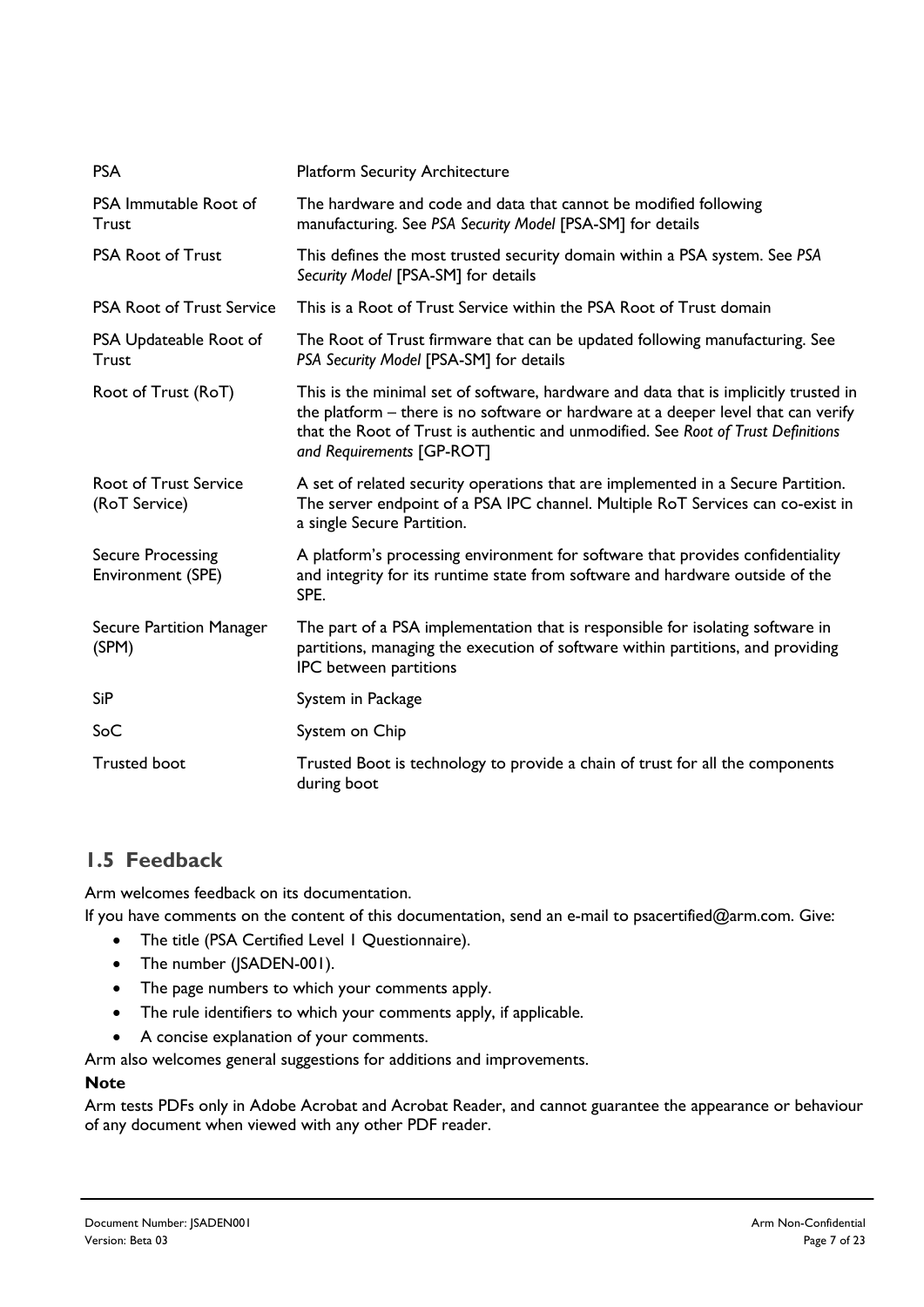## **2 PSA Certified Overview**

#### **2.1 PSA Overview**

PSA defines a common hardware and software security platform, providing a generic security foundation and allowing secure products and features to be developed on top. It is expected that PSA API compliance (functional certification) will be an initial step in achieving secure products that are later evaluated by test labs as part of the PSA Certified scheme.

The terms Functional Certification and PSA Certified are used here with the following meanings:

• *PSA Functional API Certification*

PSA functional *API* certification means that a device has PSA functional security APIs and has passed a test suite provided by Arm. Arm supplies a reference implementation as open source software – Trusted Firmware-M

• *PSA Certified*

The PSA Certified scheme involves the evaluation by a laboratory of a device against a set of security requirements and, in case of a successful evaluation, the certification by the PSA Certified secretariat (or a third-party on behalf of the PSA Joint Stakeholder Members) of this device. The evaluation laboratory examines measures and processes to ensure that a functionally compliant TOE, including its critical assets, is not vulnerable to identified threats.

The PSA Certified scheme recognises that there will be different security requirements and different cost/security trade-offs for different applications and eco-systems. This is reflected in specifications by introducing range of *assurance levels*.

Level 1 for assurance (not to be confused with SPM isolation levels), which is the target of this document, relies on a questionnaire assessment filled out by the semiconductor manufacturer, OS vendor or OEM on the security of its device with respect to baseline IoT security requirements to mitigate common IoT threats and the expected security requirements for PSA products. This assessment is checked by an Evaluation Laboratory and if the device passes, a digital certificate is issued and published on **www.psacertified.org**. The certificate number is a globally unique EAN-13 number that can be supplied by the test lab or by the company seeking certification. PSA devices support Entity Attestation Token that can use the EAN-13 as an identifier of the chip type to inform relying parties that the chip PSA-ROT has been evaluated using the questionnaire provided in the following sections.

#### **2.2 Scope for Security Evaluation**

The scope for security evaluation is the combination of the hardware and software components supporting a device. The considered hardware may be a System-in-Package (SiP) or a System-on-Chip (SoC) integrated on a board.

For Chip Vendors, the hardware is in scope of the security evaluation as it provides security features, such as immutable storage or protection of debug features, which are essential for ensuring the security of the PSA implementation. The scope also includes, the following software components from the PSA platform, as described in [PSA-FF]:

- PSA immutable root of trust, for example Boot ROM, Root secrets and IDs, Isolation hardware, Security lifecycle management and enforcement.
- Trusted Subsystems used by the PSA root of trust, such as security subsystems, trusted peripherals, SIM or SE, which include both hardware and software components are also in the scope of evaluation.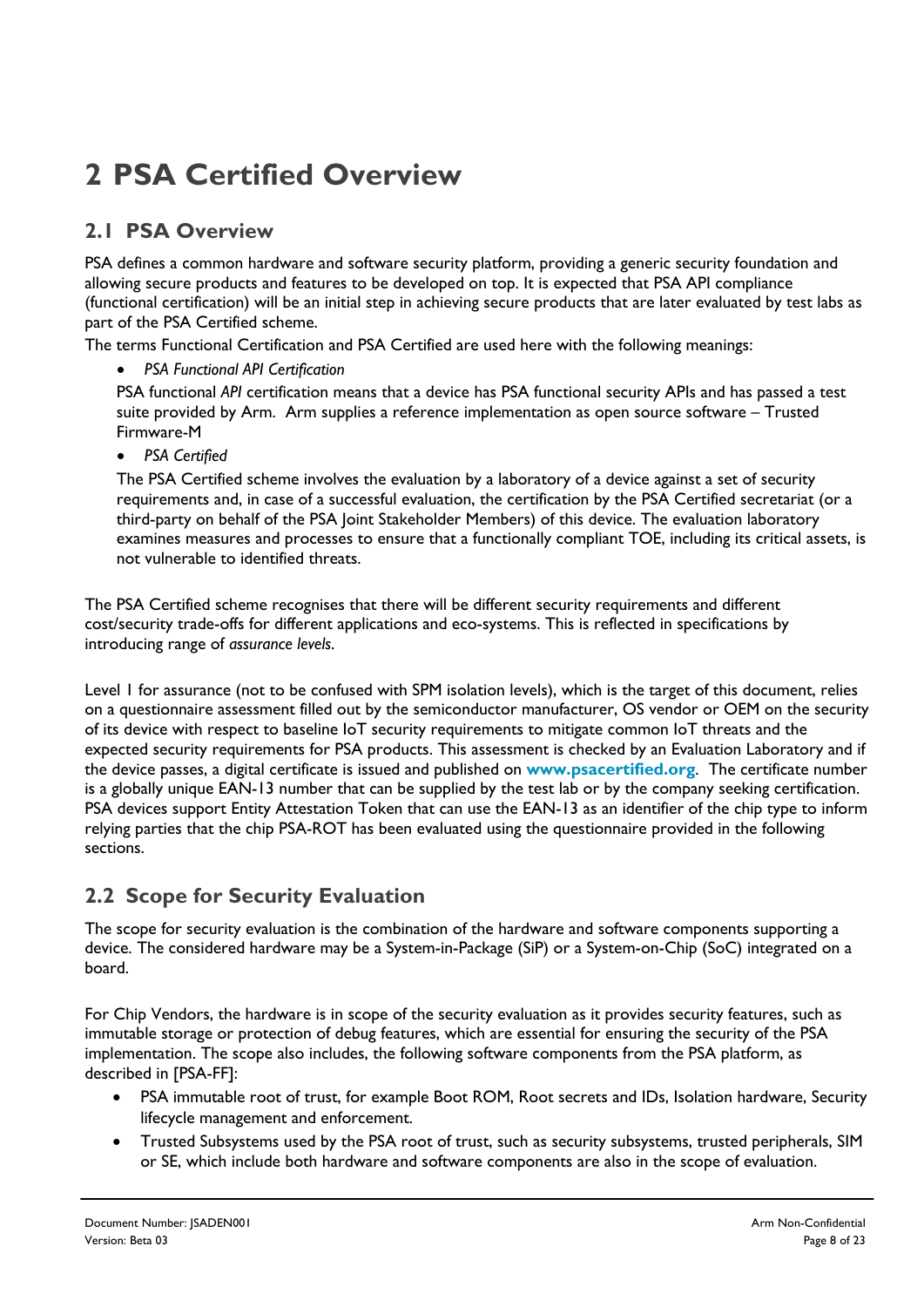• PSA updateable root of trust, such as Software isolation framework, protecting more trusted software from less trusted software, Generic services such as Entity Attestation Token (EAT) generation, secure storage, generic crypto services, FW update validation.

For RTOS and integrated PSA-RoT Vendors, the software components in the scope of security evaluation are:

• OS for the Non-Secure Processing Environment.

For OEMs, the software components in the scope of security evaluation are:

• Applications and libraries developed by the OEM. They may be split between parts executed on the Non-Secure Processing Environment and on the Secure Processing Environment.

Figure 1 below illustrates the components of a PSA architecture with related scopes of evaluation. The isolation between the Non-Secure Processing Environment and the Secure Processing Environment (for PSA Updateable Root of Trust and Application Root of Trust) can be implemented for instance relying on Cortex-v8M with TrustZone or using dual cores on Cortex-v7M.



Figure 1: Scope of PSA Certified Level

#### **2.3 Roles for PSA Certified Level 1**

PSA Certified Level 1 for devices based on the PSA architecture involves the following roles:

Arm: Issues PSA functional and security specification.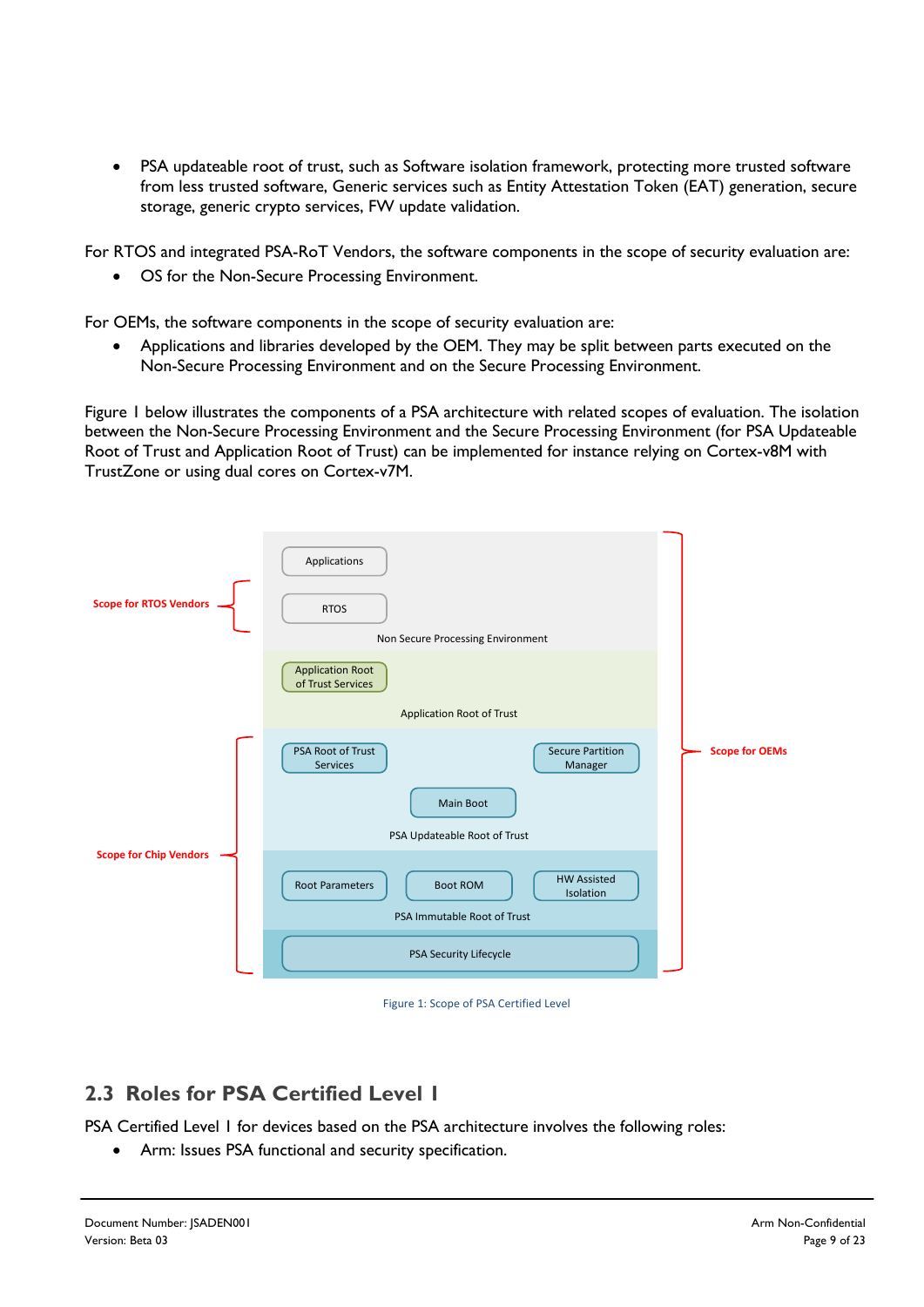- OEM: Conceives and develops a device based on PSA specification, i.e., integrates a PSA platform on the device, develops applications or libraries on top of the platform.
- Chip Vendor: Develops the chip, the PSA Immutable Root of Trust and possibly Trusted Subsystems, and the updateable PSA components for the Secure Processing Environment, e.g. integrating Trusted Firmware-M.
- RTOS Vendor: Develops OS and related libraries for the Non-Secure Processing Environment.
- Certification Secretariat: Receives applications for PSA security certification, issues certificates, updates security certification scheme.
- Evaluation Laboratory: Proceeds to technical review of questionnaires submitted for PSA Certified Level 1 and if successful provides a digital certificate reference number (EAN-13) for a SoC or product.

#### **2.4 Process for PSA Certified Level 1**

The process for level 1 certification of devices based on the PSA architecture is the following:

- 1. The Chip Vendor, the RTOS Vendor or the OEM (for short, the Developer below) proceeds to the selfassessment of its product (chip, RTOS and integrated device respectively) using the dedicated questionnaires provided in Section 4, 5 or 6 respectively.
- 2. For each requirement, the Developer shall check the box corresponding to the fulfilment of the requirement by its product:
- Yes: If the product fully complies with the requirement.
- Part.: If the product partially complies with the requirement (box greyed for requirements "Part." is not relevant).
- N/A: If the requirement is not applicable for the product.

For a product fully compliant with the requirement, the Developer may also have to describe on the line following the statement of the requirement how this requirement is implemented, according to the instructions given *in italic*.

For a product not fully compliant with the requirement (box "Part". or "N/A" checked), the Developer has to provide on the line following the statement of the requirement a rationale explaining why this requirement is not fulfilled.

- 3. The Developer submits an application to the PSA Certification Secretariat.
- 4. The Developer fills the assessment information part in Section 3 and submits the full questionnaire to a test lab.
- 5. The Evaluation Laboratory provides a technical review by checking that the rationale given for each requirement is consistent with the statement of the requirement. The Evaluation Laboratory may ask clarifications.
- 6. If the result of the review by the Evaluation Laboratory is Pass, the test lab will provide a PSA\_ID for the chip or device.
- 7. The PSA Certification Secretariat proceeds to the certification of the product and the PSA ID is published along with product or chip reference on the Secretariat's website.

The pass threshold for each of the 3 sections (Chip Vendor, RTOS Vendor or OEM) is 1 (one) "Part." Or "N/A" and the rest "Yes".

For a new product or a variant of an existing product, the Developer can also reuse a questionnaire that has already been reviewed by an Evaluation Laboratory provided the same answers exactly apply. In that case, no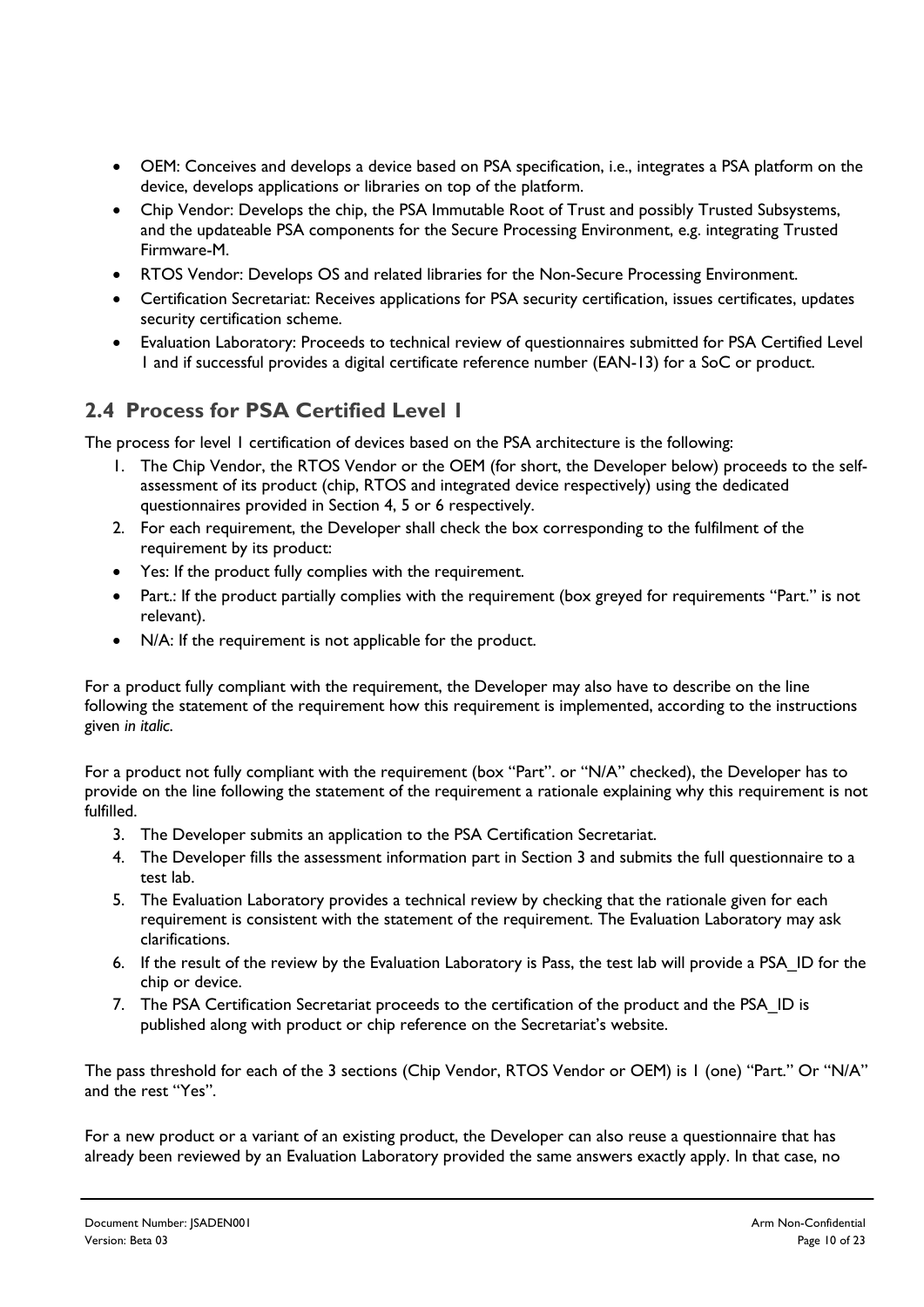action from an Evaluation Laboratory is required and the Developer only have to submit an application to the PSA Certification Secretariat.

### **2.5 Use of PSA Certified Level 1 Security Certificates**

The purpose of PSA Certified Level 1 is to assess the security foundation of a device. The certification is organised in layers (chip, RTOS, device), each one associated to a role (Chip Vendor, RTOS Vendor, OEM) during the development of a device.

The Chip Vendor can proceed independently to certification of its chip, with related PSA Immutable Root of Trust and possibly Trusted Subsystems.

The RTOS Vendor has to use an already certified chip. Reuse of an existing RTOS certificate on a different chip requires another evaluation, but it should be a straightforward step if the new chip complies similarly to the Chip Vendors requirements for the other chip (i.e. same requirements fulfilled, with a similar implementation).

The OEM has to use an already certified RTOS (and thus on an already certified chip). The certificate is only valid for the device composed of the selected chip, RTOS and integrated OEM software.

#### **2.6 Assumptions for the Operational Environment**

This document assumes the following assumptions hold regarding the operational environment of the device target of the PSA evaluation:

- The device manufacturing process ensures integrity and authenticity of hardware design and pre-loaded software components.
- Generation, storage, distribution, destruction, injection of secret data in the device enforces integrity and confidentiality of these data. In particular, private keys are not shared among devices.
- The device and related software, including third-party libraries, is subject to a vulnerability watch and a responsible disclosure program. Vulnerabilities are subject to timely security patches and customers notified.
- The OEM has performed a risk assessment for the applications supported by the device to identify and protect assets used by the device, has followed coding best practices and has performed functional testing.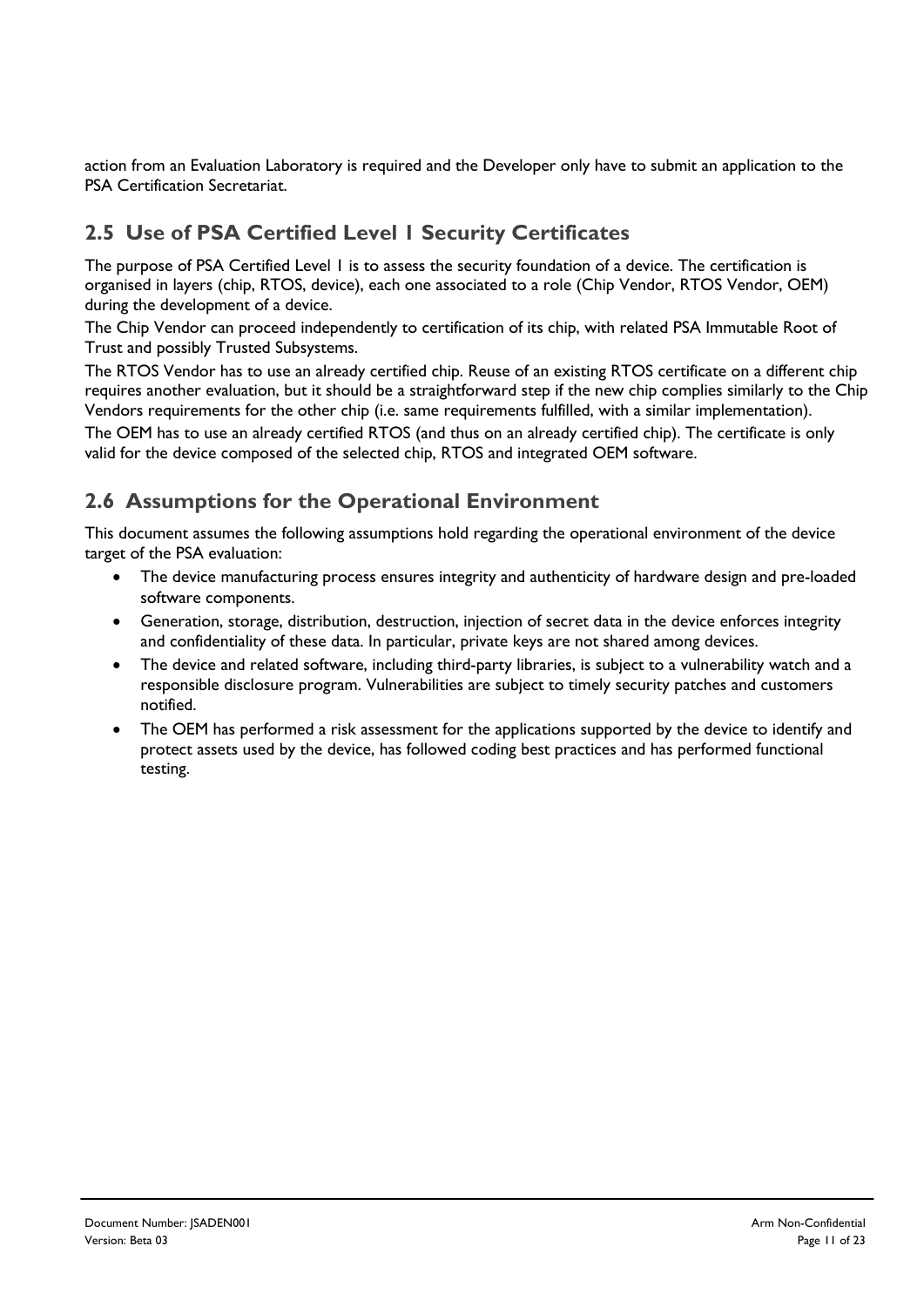## **3 Assessment Information**

The Vendor applying for PSA certification shall fill this section.

#### **3.1 Contact**

| <b>Company</b><br>activity: | (State whether OEM, RTOS Vendor or Chip Vendor) - RTOS supplier |
|-----------------------------|-----------------------------------------------------------------|
| <b>Company</b><br>name:     | Arm Limited                                                     |
| <b>Contact name:</b>        |                                                                 |
| <b>Contact title:</b>       | Senior Product Manager                                          |
| <b>Contact email:</b>       |                                                                 |
| <b>Contact</b><br>address:  | Arm, Paris                                                      |
| <b>Contact phone:</b>       |                                                                 |

#### **3.2 Product Reference**

| <b>Product name:</b> | Mbed OS 5.12                                                                             |
|----------------------|------------------------------------------------------------------------------------------|
| <b>EAN-13:</b>       | (As used in the HW version claim of the chip attestation token)                          |
| <b>HW</b> reference: | (For RTOS Vendors and OEM, use the reference that passed PSA Certified for Chip Vendors) |
| <b>HW</b> version:   | Musca-AI Dev board and test chip                                                         |
| <b>SPE</b> name:     | (e.g. Trusted Firmware-M)Trusted Firmware-M                                              |
| <b>SPE</b> version:  | Specialized TF-M for mbedOS5.12                                                          |
| NSPE name:           | Mbed OS                                                                                  |
| <b>NSPE</b> version: | 5.12                                                                                     |

#### **3.3 Product Description**

| <b>Expected</b>                                                  | IoT sensors and actuators, asset trackers, smart buildings |
|------------------------------------------------------------------|------------------------------------------------------------|
| usage:                                                           |                                                            |
| <b>Features:</b>                                                 | https://www.mbed.com/en/platform/mbed-os/                  |
| <b>Description of</b><br>expected<br>operational<br>environment: | Pelion device and connectivity management                  |

#### **3.4 PSA Implementation**

For Chip Vendors and RTOS Vendors:

|                       | <b>PSA functional</b> Yes, passing crypto, EAT and secure storage test suites |
|-----------------------|-------------------------------------------------------------------------------|
| <b>API</b> certified: |                                                                               |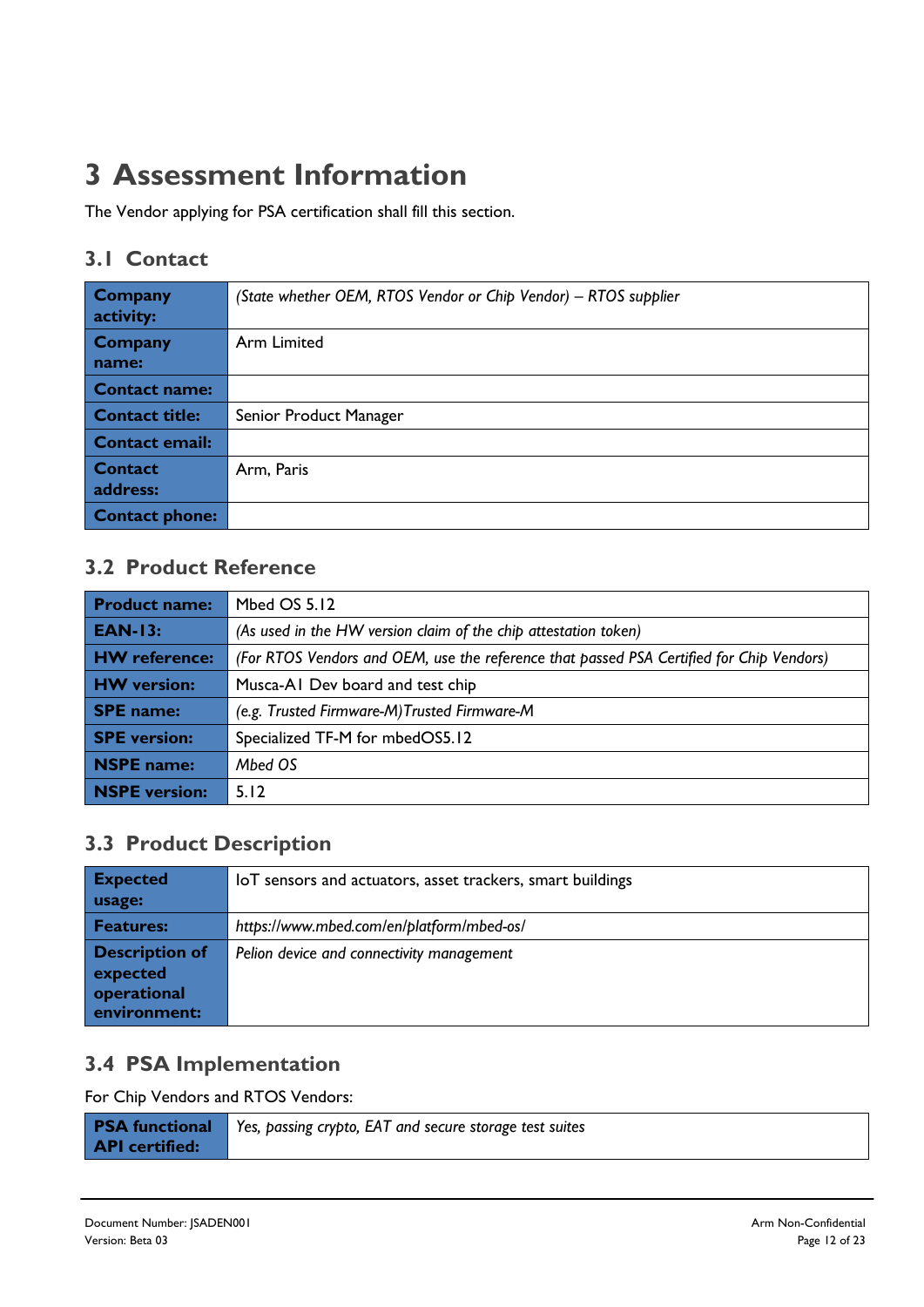|                              | For RTOS vendors: Yes/No. This requirement is not mandatory for the first products that will be<br>evaluated in 2019<br>If Yes, provide the output report from PSA API tests.                                          |
|------------------------------|------------------------------------------------------------------------------------------------------------------------------------------------------------------------------------------------------------------------|
| <b>Isolation</b>             | (May be 1, 2 or 3, as described in [PSA-FF]) I (will be 2 from TF-M support of AROT/PROT                                                                                                                               |
| boundary level:              | separation).                                                                                                                                                                                                           |
| <b>PSA RoT</b>               | (Describe RoT services part of the PSA root of trust): Crypto (from Mbed TLS), EAT (Intitial                                                                                                                           |
| services:                    | Attestation Token - see TF-M) and secure storage (see TF-M)                                                                                                                                                            |
| <b>Trusted</b><br>subsystem: | (Describe trusted subsystems relied upon for operation of PSA root of trust, such as a security<br>subsystem, Secure Element, and their usage) CryptoCell-312 is available as a crypto accelerator<br>in the test chip |

#### **3.5 Declaration for new questionnaire**

This declaration applies for a questionnaire that has not yet been reviewed by an Evaluation Laboratory. As an authorised representative of the organisation stated in Section 3.1 of this document, I declare that:

1. The information provided in the relevant Section 4, 5, or 6 of this questionnaire is valid and correct for the product/service stated in Section 3.2

and

2. I acknowledge and accept the instructions, exclusions and other provisions set out in this document.

| Name:      |            |
|------------|------------|
| Date:      | 08/02/2019 |
| Signature: |            |
|            |            |
|            |            |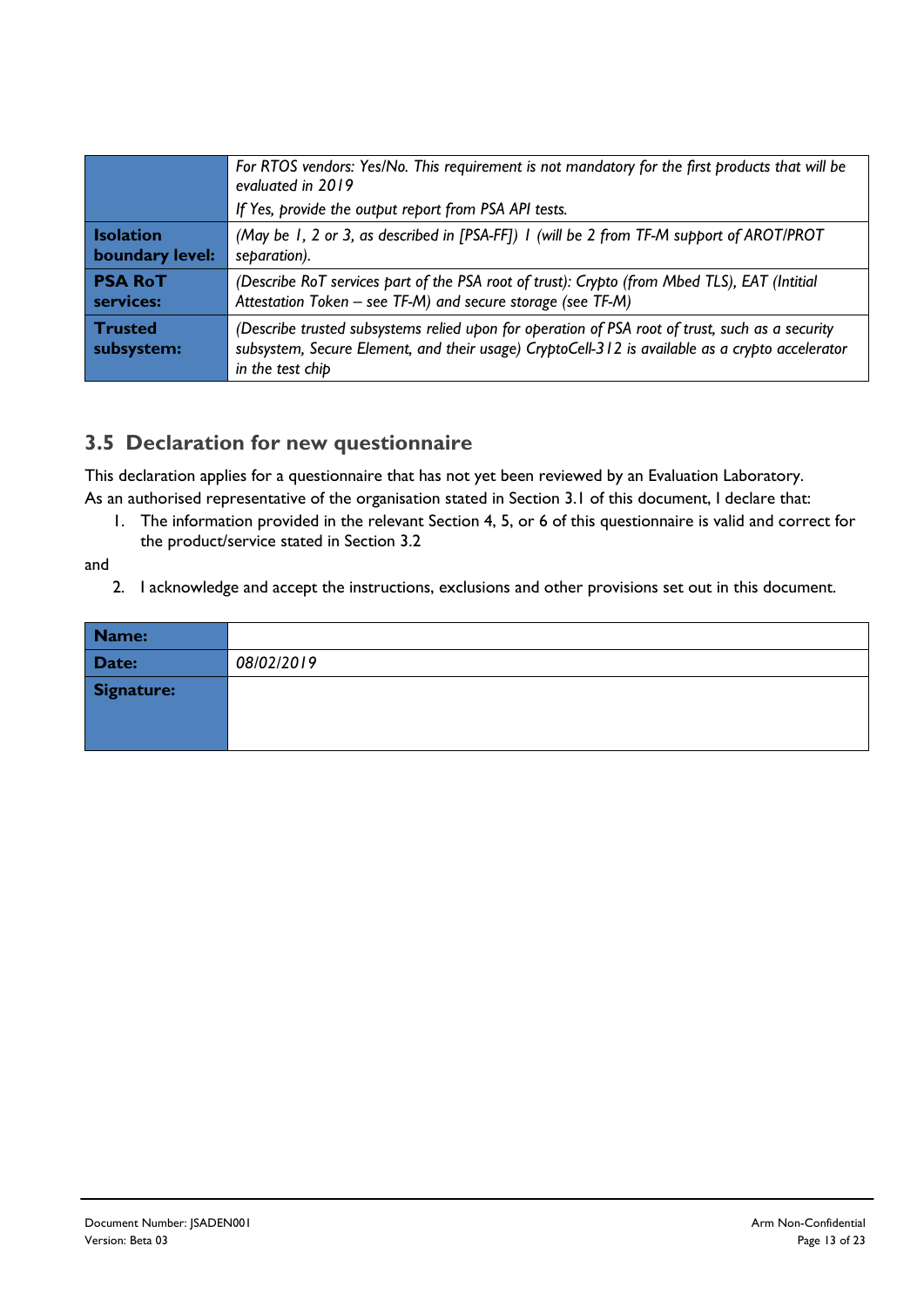#### **3.6 Declaration for reuse of an existing certificate**

This declaration applies for a product that can reuse the exact same answers to a questionnaire that has already been reviewed by an Evaluation Laboratory and for which related product passed PSA Certified. In that case, the Vendor does have fill again the relevant Section 4, 5, or 6 of this questionnaire and no action from an Evaluation Laboratory is required.

| <b>EAN-13 of the</b><br>product that |  |
|--------------------------------------|--|
| passed PSA<br>Certified:             |  |

As an authorised representative of the organisation stated in Section 3.1 of this document, I declare that:

3. The information provided in the questionnaire for the product referenced above and that passed PSA Certified is also valid and correct for the product/service stated in Section 3.2

and

4. I acknowledge and accept the instructions, exclusions and other provisions set out in this document.

| Name:      |  |
|------------|--|
| Date:      |  |
| Signature: |  |
|            |  |
|            |  |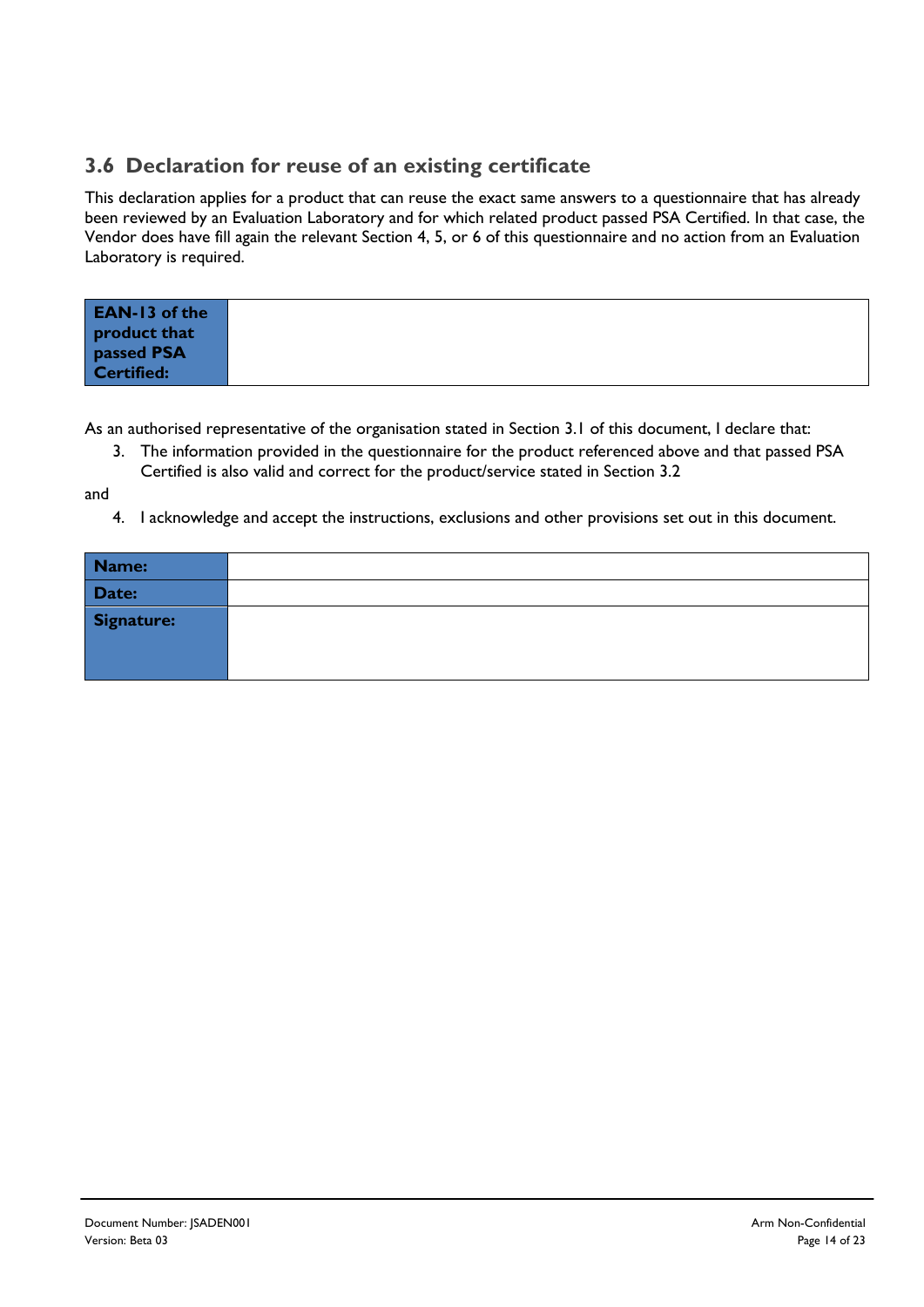## **4 Assessment Questionnaire – For Chip Vendors**

For RTOS Vendor or OEMs, skip this Section and proceed respectively to Section 5 or 6.

| ID   | <b>Requirement</b>                                                                                                                                                                                                                                                                                                                                                                                                                                                          | <b>Response</b> |       |     |  |  |
|------|-----------------------------------------------------------------------------------------------------------------------------------------------------------------------------------------------------------------------------------------------------------------------------------------------------------------------------------------------------------------------------------------------------------------------------------------------------------------------------|-----------------|-------|-----|--|--|
|      |                                                                                                                                                                                                                                                                                                                                                                                                                                                                             | <b>Yes</b>      | Part. | N/A |  |  |
|      | The chip has a hardware mechanism to isolate the Secure<br>Processing Environment (SPE) and related assets from the Non-<br>Secure Processing Environment.                                                                                                                                                                                                                                                                                                                  |                 |       |     |  |  |
| C6.1 | (Describe how isolation is implemented, typically through TrustZone on Cortex-v8M or dual cores on<br>Cortex-v7M)                                                                                                                                                                                                                                                                                                                                                           |                 |       |     |  |  |
|      | Example of response for Yes: The Cortex-M33 (ARMv8-M architecture) supports TrustZone. The Secure<br>Processing Environment is executed in the Secure mode.                                                                                                                                                                                                                                                                                                                 |                 |       |     |  |  |
|      | The chip provides trusted boot support, initiated from immutable<br>code.<br>NB: Immutable code can be for instance ROM, or EEPROM or FLASH                                                                                                                                                                                                                                                                                                                                 |                 |       |     |  |  |
| C6.2 | memory that is locked before device delivery.<br>(Describe which cryptographic functions and key sizes are used for trusted boot, and how cryptography<br>is implemented, such as hardware cryptographic accelerator or software in immutable code. Also<br>describe how locking is performed if boot code is stored in mutable memory such as EEPROM or<br><b>FLASH)</b>                                                                                                   |                 |       |     |  |  |
|      | Example of response for Part: The Boot ROM runs the Bootloader in secure mode but without prior<br>validation. The Bootloader authenticates the SPE image by hash (SHA-256) and digital signature (RSA-<br>2048) validation. Public key is built into the bootloader image. Metadata of the image is delivered<br>together with the image itself in a header and trailer section. In case of successful authentication,<br>bootloader passes execution to the secure image. |                 |       |     |  |  |
|      | The chip supports security lifecycle, i.e. protect a lifecycle state<br>for the device and enforce transition rules between states.                                                                                                                                                                                                                                                                                                                                         |                 |       |     |  |  |
|      | The supported lifecycle states should include at least Device<br>assembly and Test, Factory provisioning, Provisioned and a Debug<br>mode.                                                                                                                                                                                                                                                                                                                                  |                 |       |     |  |  |
| C6.3 | NB: This requirement is not mandatory for the first products that will<br>be evaluated in 2019.                                                                                                                                                                                                                                                                                                                                                                             |                 |       |     |  |  |
|      | (Describe supported lifecycle states and transition rules)<br>Example of response for Yes: The chip supports security lifecycle as defined in [PSA-SM], §E - Generic<br>PSA security lifecycle.                                                                                                                                                                                                                                                                             |                 |       |     |  |  |
|      | The chip supports the secure storage of following keys:<br>Hardware Unique Key (HUK), with at least with 256-bits                                                                                                                                                                                                                                                                                                                                                           |                 |       |     |  |  |
|      | of entropy, used for deriving other per device secrets                                                                                                                                                                                                                                                                                                                                                                                                                      |                 |       |     |  |  |
| C6.4 | ROT Public Key (ROTPK), used for authenticating the<br>first stage of SPE code during trusted boot                                                                                                                                                                                                                                                                                                                                                                          |                 |       |     |  |  |
|      | Unique attestation key (see requirement below).                                                                                                                                                                                                                                                                                                                                                                                                                             |                 |       |     |  |  |
|      | These keys may be injected during initial manufacturing of the                                                                                                                                                                                                                                                                                                                                                                                                              |                 |       |     |  |  |
|      | silicon or during the final manufacturing of a product or also be<br>derived from a Physically Unique Function (PUF).                                                                                                                                                                                                                                                                                                                                                       |                 |       |     |  |  |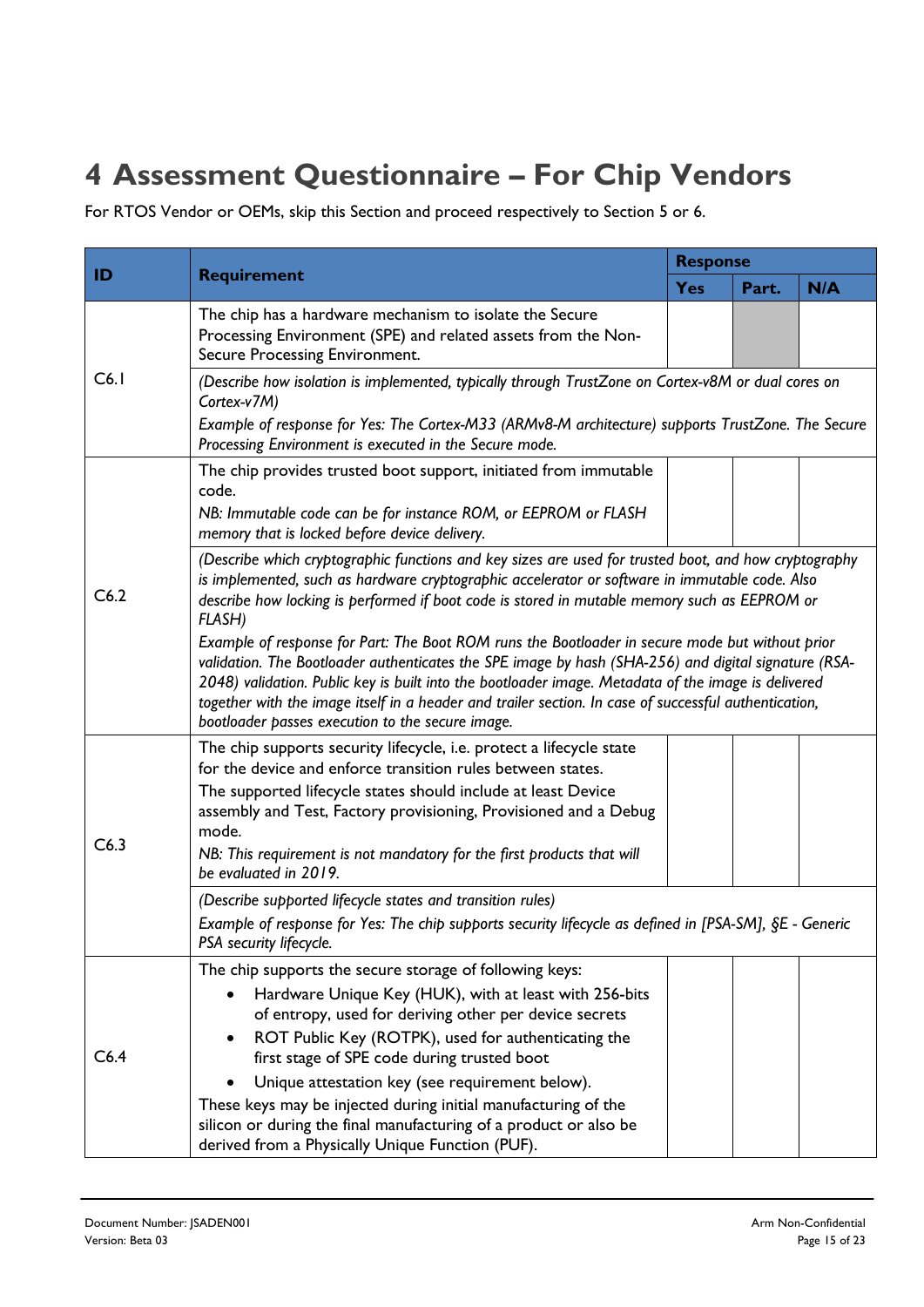|                                 | NB: The Attestation Key can be derived from the HUK.                                                                                                                                                            |  |  |
|---------------------------------|-----------------------------------------------------------------------------------------------------------------------------------------------------------------------------------------------------------------|--|--|
| function to read the key value) | (Describe key size for each key, and if applicable the key derivation method for the Attestation Key. If<br>HUK is derived from a PUF, provide a rationale of key uniqueness and describe the protection of the |  |  |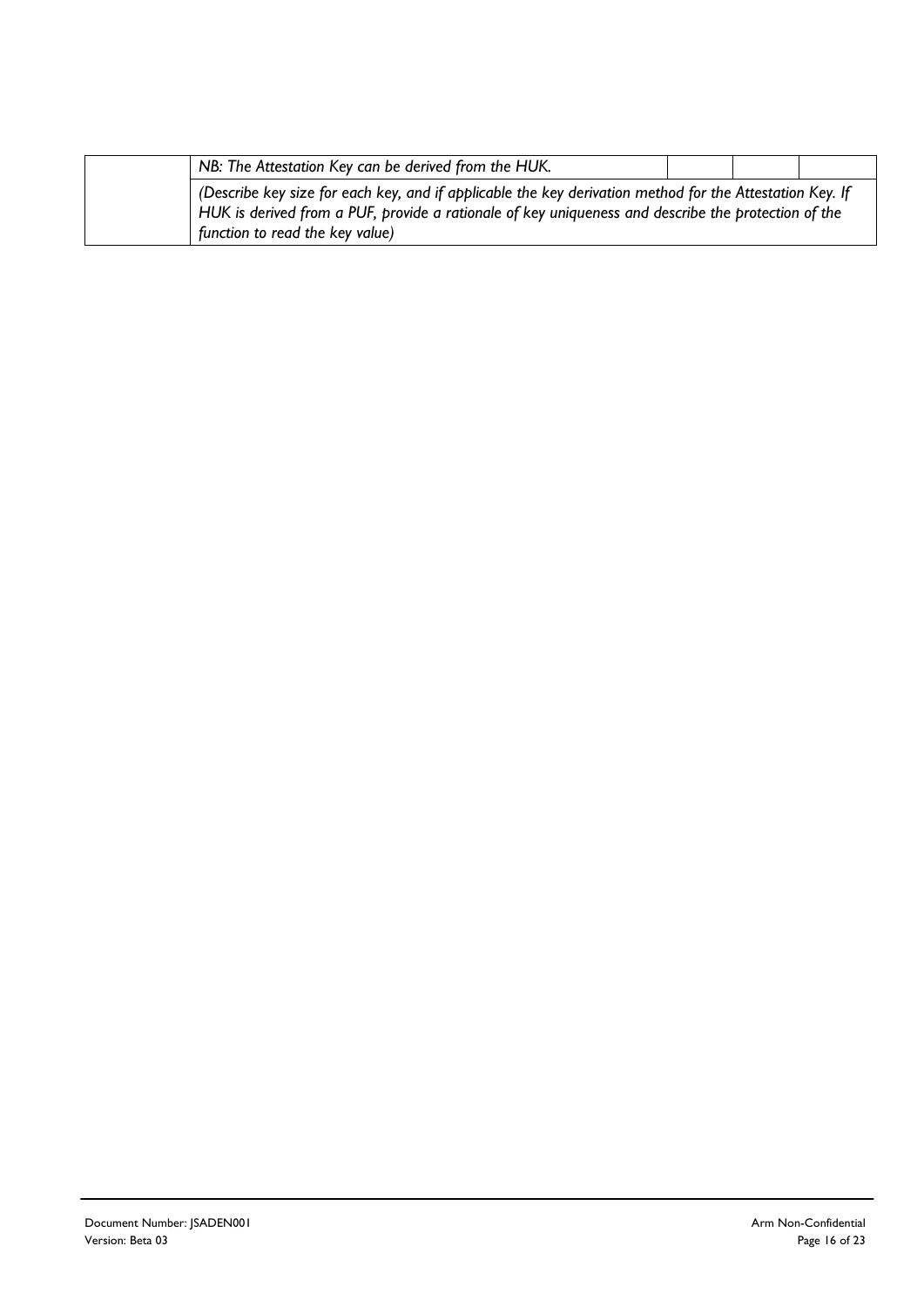## **5 Assessment Questionnaire – For RTOS Vendors**

For Chip Vendors or OEMs, skip this Section.

#### **5.1 Code Integrity**

|      |                                                                                                                                                                                                                                                                                                                                                                                                                                                                                                                                                                                                                                                                                               | <b>Response</b> |                           |     |  |
|------|-----------------------------------------------------------------------------------------------------------------------------------------------------------------------------------------------------------------------------------------------------------------------------------------------------------------------------------------------------------------------------------------------------------------------------------------------------------------------------------------------------------------------------------------------------------------------------------------------------------------------------------------------------------------------------------------------|-----------------|---------------------------|-----|--|
| ID   | <b>Requirement</b>                                                                                                                                                                                                                                                                                                                                                                                                                                                                                                                                                                                                                                                                            | <b>Yes</b>      | Part.                     | N/A |  |
| R1.1 | The RTOS and updateable PSA-RoT supports firmware update,<br>either from local connectivity (such as USB or removable media)<br>or from remote servers.<br>NB: Verification of integrity and authenticity for local update is not<br>mandatory for the first products that will be evaluated in 2019.<br>If the RTOS supports updates from remote servers, all updates<br>received from remote servers are validated locally to check<br>integrity and authenticity prior installation. This includes manifest,<br>executable code and any related data, such as configuration data.<br>Mbed OS supports firmware updates over the air (since 5.11) with proper verification of integrity and | X               |                           |     |  |
|      | authenticity. Local updates are also supported if the new firmware image is loaded onto the same<br>storage used for over-the-air updates.                                                                                                                                                                                                                                                                                                                                                                                                                                                                                                                                                    |                 |                           |     |  |
| R1.2 | The update mechanism shall prevent firmware downgrade and<br>protect current firmware version in a secure storage, such as<br>anti-rollback counter in protected flash or OTP.<br>NB: This requirement is not mandatory for the first products that will                                                                                                                                                                                                                                                                                                                                                                                                                                      |                 | $\boldsymbol{\mathsf{x}}$ |     |  |
|      | be evaluated in 2019.                                                                                                                                                                                                                                                                                                                                                                                                                                                                                                                                                                                                                                                                         |                 |                           |     |  |
|      | Mbed OS will support anti-rollback protection for firmware updates as of Mbed OS 5.13.                                                                                                                                                                                                                                                                                                                                                                                                                                                                                                                                                                                                        |                 |                           |     |  |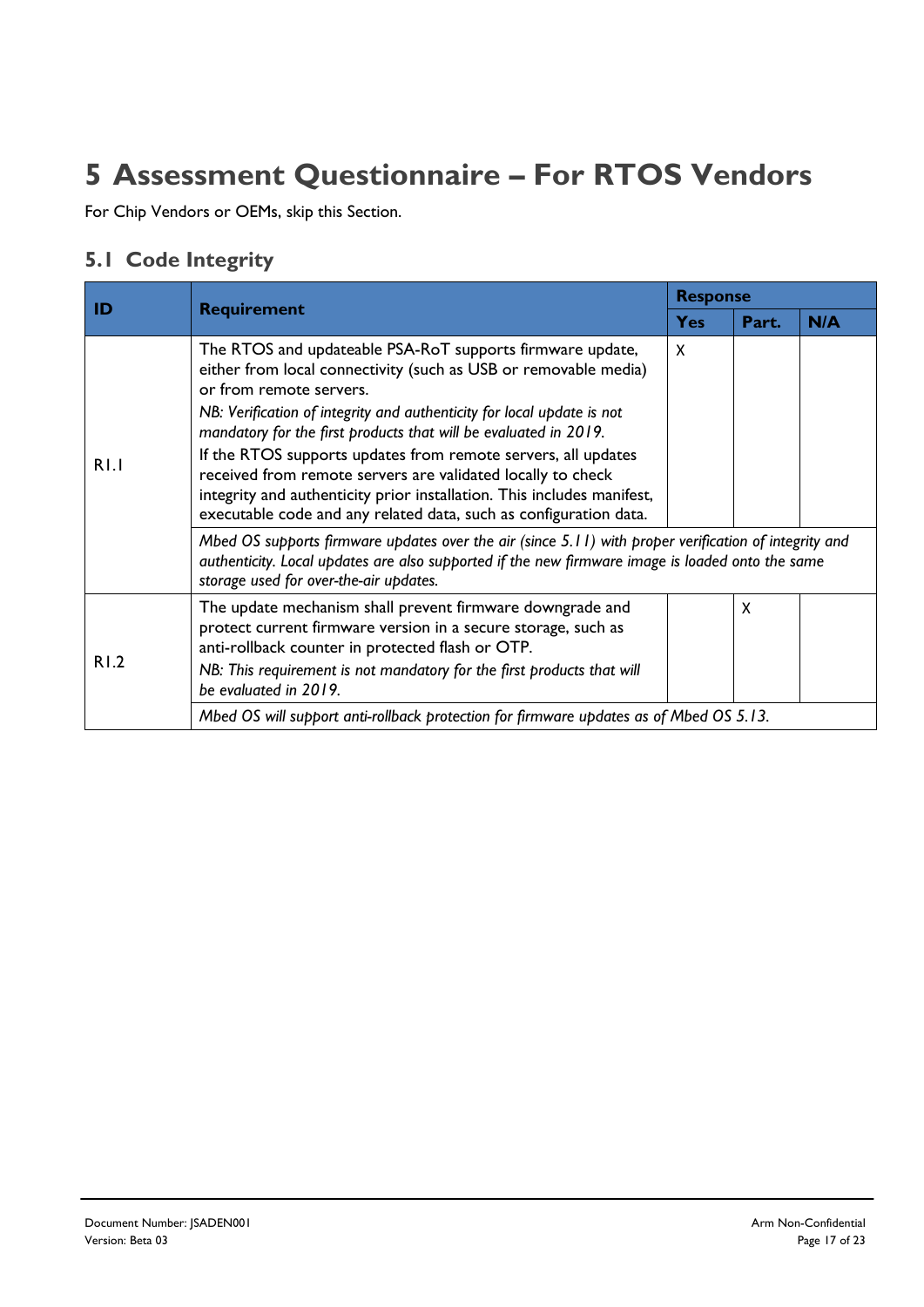#### **5.2 Data Assets**

|                  | <b>Requirement</b>                                                                                                                                                                                                                                                                                                                                                                                                                                                                                                                                                                                                                                                                                                             | <b>Response</b> |       |     |  |
|------------------|--------------------------------------------------------------------------------------------------------------------------------------------------------------------------------------------------------------------------------------------------------------------------------------------------------------------------------------------------------------------------------------------------------------------------------------------------------------------------------------------------------------------------------------------------------------------------------------------------------------------------------------------------------------------------------------------------------------------------------|-----------------|-------|-----|--|
| ID               |                                                                                                                                                                                                                                                                                                                                                                                                                                                                                                                                                                                                                                                                                                                                | <b>Yes</b>      | Part. | N/A |  |
|                  | The RTOS protects in integrity the Device ID.                                                                                                                                                                                                                                                                                                                                                                                                                                                                                                                                                                                                                                                                                  | X               |       |     |  |
| R2.1             | Mbed OS protects the device ID through the use of PSA internal storage, available starting with v5.12.                                                                                                                                                                                                                                                                                                                                                                                                                                                                                                                                                                                                                         |                 |       |     |  |
| R <sub>2.2</sub> | The RTOS makes use of secure storage to protect sensitive<br>application data and secrets and additionally binds the data to a<br>specific device instance.                                                                                                                                                                                                                                                                                                                                                                                                                                                                                                                                                                    | X               |       |     |  |
|                  | Mbed OS offers protection for external storage, including device-bound encryption. This is done through<br>PSA Protected Storage, available starting with v5.12.                                                                                                                                                                                                                                                                                                                                                                                                                                                                                                                                                               |                 |       |     |  |
| R <sub>2.3</sub> | The PSA-RoT performs access control from RTOS for access,<br>modification and usage of PSA-RoT data and secrets.                                                                                                                                                                                                                                                                                                                                                                                                                                                                                                                                                                                                               | X               |       |     |  |
|                  | Access to the PSA-RoT is only granted to secure partitions. Partition access control is performed by the<br>Secure Partition Manager running inside Mbed OS.                                                                                                                                                                                                                                                                                                                                                                                                                                                                                                                                                                   |                 |       |     |  |
| R <sub>2.4</sub> | The RTOS uses state of the art cryptography, as recommended<br>for instance by national security agencies, and does not rely on<br>proprietary cryptographic algorithms or customization of<br>standard cryptographic algorithms.<br>In particular the RTOS uses the platform provided cryptographic<br>primitives, including for random number generation and key<br>generation, wherever possible.<br>PSA requires 128-bit security. However, you may choose an<br>appropriate cipher suite.<br>While we expect most implementations will use ECDSA and<br>AES, you do not have to use this suite. You may use for instance<br>EdDSA and ChaCha, or Camelia in Japan, or KCDSA in Korea or<br>also SM2, SM3 or SM4 in China. | X               |       |     |  |
|                  | Mbed OS cryptographic services are based on Mbed Crypto, which includes a set of standard<br>cryptographic algorithms such as:<br>ECC: secp192r1, secp224r1, secp256r1, secp384r1, secp521r1, brainpool p256r1, brainpool<br>p284r1, brainpool p512r1, curve25519, secp192k1, secp224k1, secp256k1, curve448<br>RSA sign, verify, PKCS1 v1.5, PKCS1 v2.1<br>Hash functions: MD family, RIPEMD-160, SHA-1, SHA-2<br>Ciphers: AES, DES, 3DES, RC4, CAMELIA<br>Cipher modes : stream, CTR, CFB, OFB, CBC no padding, CBC PKCS#7, CCM, GCM<br>Mac: CMAC, GMAC, HMAC<br>Generators and key derivation: HKDF, TLS1.2 PRF, TLS1.2 PSK<br>Key agreement: ECDH                                                                          |                 |       |     |  |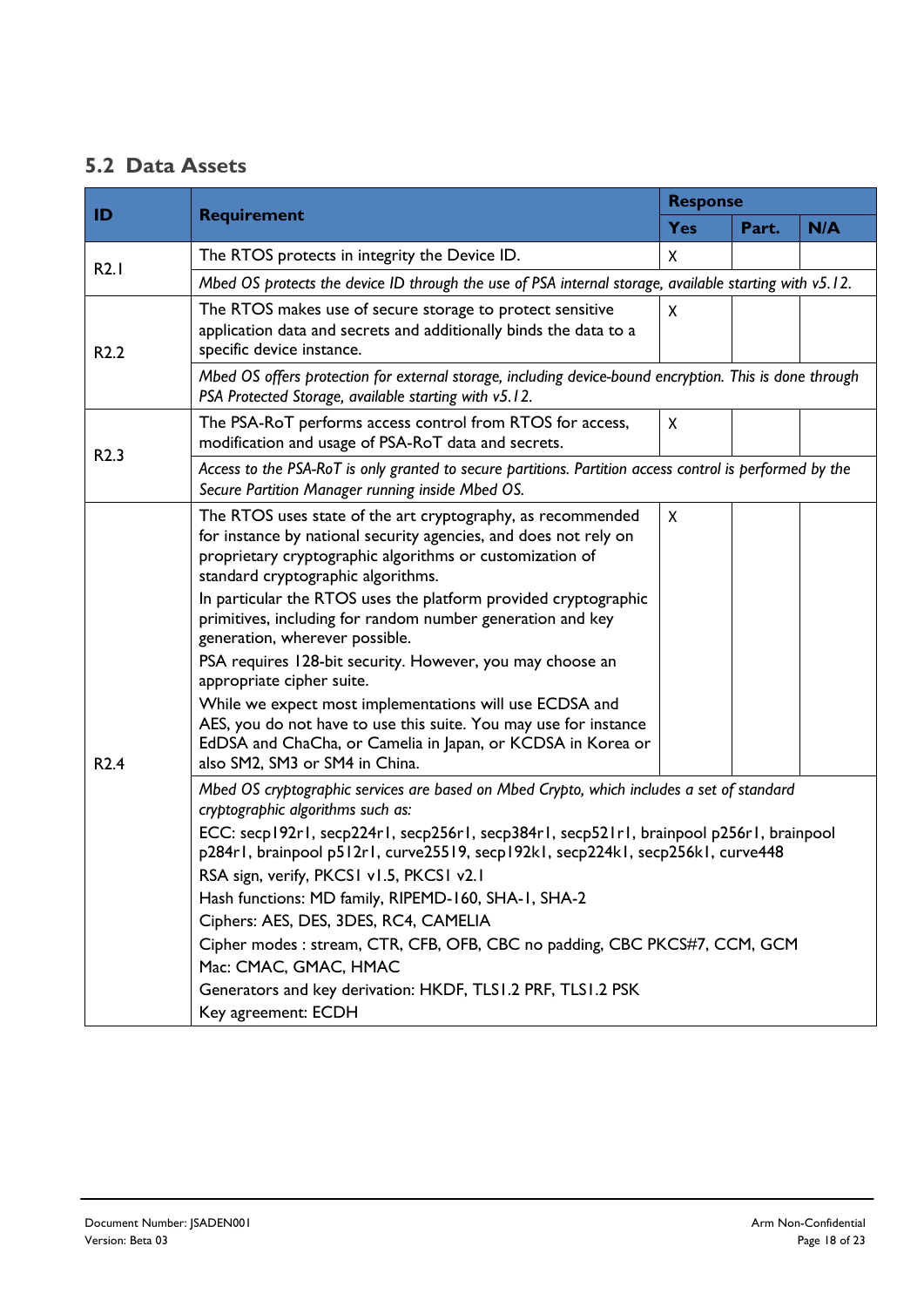### **5.3 Communication**

|      |                                                                                                                                                                  | <b>Response</b>           |       |     |  |
|------|------------------------------------------------------------------------------------------------------------------------------------------------------------------|---------------------------|-------|-----|--|
| ID   | <b>Requirement</b>                                                                                                                                               | <b>Yes</b>                | Part. | N/A |  |
|      | For two-way communication protocols, the RTOS authenticates<br>remote servers before establishing a connection.                                                  | X                         |       |     |  |
| R3.1 | Mbed OS comes with Mbed TLS for secure connections, including support for mutual authentication<br>based on X.509 certificates or pre-shared keys.               |                           |       |     |  |
| R3.2 | The RTOS encrypts by default all data exchanged with remote<br>servers.                                                                                          | X                         |       |     |  |
|      | Mbed OS offers support for secure sockets based on Mbed TLS, which encrypt all data by default.                                                                  |                           |       |     |  |
| R3.3 | For authentication and encryption of two-way communication<br>protocols, the RTOS relies on TLS version 1.2 or later, e.g. Mbed<br>TLS Long Term Support branch. | X                         |       |     |  |
|      | Mbed OS relies on Mbed TLS, which supports TLS up to v1.2                                                                                                        |                           |       |     |  |
| R3.4 | The network protocols provided by the RTOS are programmed<br>defensively against malformed inputs.                                                               | $\boldsymbol{\mathsf{x}}$ |       |     |  |
|      | Mbed TLS is programmed defensively against malformed inputs possibly introduced through TLS<br>protocol sessions.                                                |                           |       |     |  |

### **5.4 Hardening**

|      |                                                                                                                                                                                                               | <b>Response</b> |       |     |  |
|------|---------------------------------------------------------------------------------------------------------------------------------------------------------------------------------------------------------------|-----------------|-------|-----|--|
| ID   | <b>Requirement</b>                                                                                                                                                                                            | <b>Yes</b>      | Part. | N/A |  |
|      | The RTOS provides an attestation token for the current security<br>lifecycle state of the device.                                                                                                             | X               |       |     |  |
| R4.1 | Starting with v5.12, Mbed OS integrates the PSA initial attestation service from TF-M. This service offers<br>the creation of attestation tokens that contain lifecycle state information.                    |                 |       |     |  |
|      | Functionalities that are not needed for the intended usage of the<br>RTOS are disabled or not installed.                                                                                                      | X               |       |     |  |
| R4.2 | Mbed OS only builds and includes functionalities that are actually called from the main firmware<br>application. Anything that is not used is compiled out of the firmware image.                             |                 |       |     |  |
|      | The RTOS supports logging of security relevant events and errors<br>and auditing function.<br>Log files protected against tampering.<br>NB: All devices may not support logging, due to constrained resources |                 | X     |     |  |
| R4.3 | for instance.<br>This requirement is not mandatory for the first products that will be<br>evaluated in 2019.                                                                                                  |                 |       |     |  |
|      | Mbed OS supports logging but audit logs protected against tampering are not supported yet, are<br>planned for Mbed OS 5.13.                                                                                   |                 |       |     |  |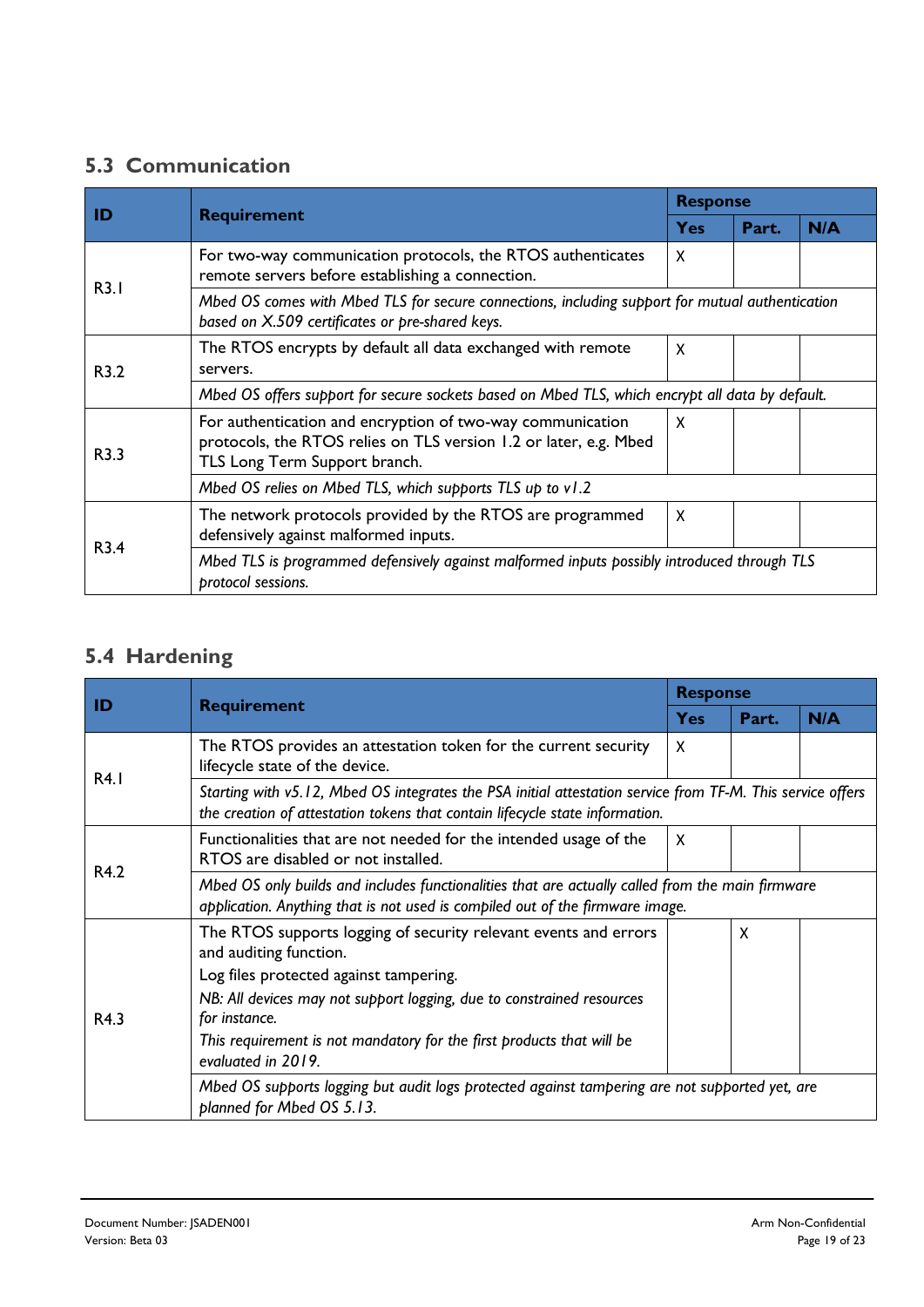#### **5.5 Passwords**

|                  | <b>Requirement</b>                                                                                                                                                                                                                                                                                 | <b>Response</b> |       |     |  |
|------------------|----------------------------------------------------------------------------------------------------------------------------------------------------------------------------------------------------------------------------------------------------------------------------------------------------|-----------------|-------|-----|--|
|                  |                                                                                                                                                                                                                                                                                                    | Yes             | Part. | N/A |  |
| <b>R5.1</b>      | The RTOS does not make use of default password or hardcoded<br>credentials.                                                                                                                                                                                                                        | $\mathsf{x}$    |       |     |  |
|                  | Mbed OS does not use any default passwords or hardcoded credentials.                                                                                                                                                                                                                               |                 |       |     |  |
| R <sub>5.2</sub> | The RTOS does not make use of passwords or if it does, it<br>enforces choice of passwords according to security best practices,<br>in particular regarding password length and complexity and<br>number of failed authentication attempts (refer for instance to<br>NIST SP 800-63B-3 guidelines). | X               |       |     |  |
|                  | Mbed OS does not require any password to be set.                                                                                                                                                                                                                                                   |                 |       |     |  |

#### **5.6 Privacy**

| ID                | <b>Requirement</b>                                                                                                                                                                                                                                                   | <b>Response</b> |       |     |  |
|-------------------|----------------------------------------------------------------------------------------------------------------------------------------------------------------------------------------------------------------------------------------------------------------------|-----------------|-------|-----|--|
|                   |                                                                                                                                                                                                                                                                      | Yes             | Part. | N/A |  |
| R <sub>6</sub> .1 | The RTOS does not allow persistent storage of personal data and<br>configuration, or if it does it allows the user to reset the device to<br>erase all this data.<br>NB: This requirement is not mandatory for the first products that will<br>be evaluated in 2019. |                 | X     |     |  |
|                   | Mbed OS does not currently offer an easy way to achieve this. This functionality should be offered with<br>Mbed OS 5.13.                                                                                                                                             |                 |       |     |  |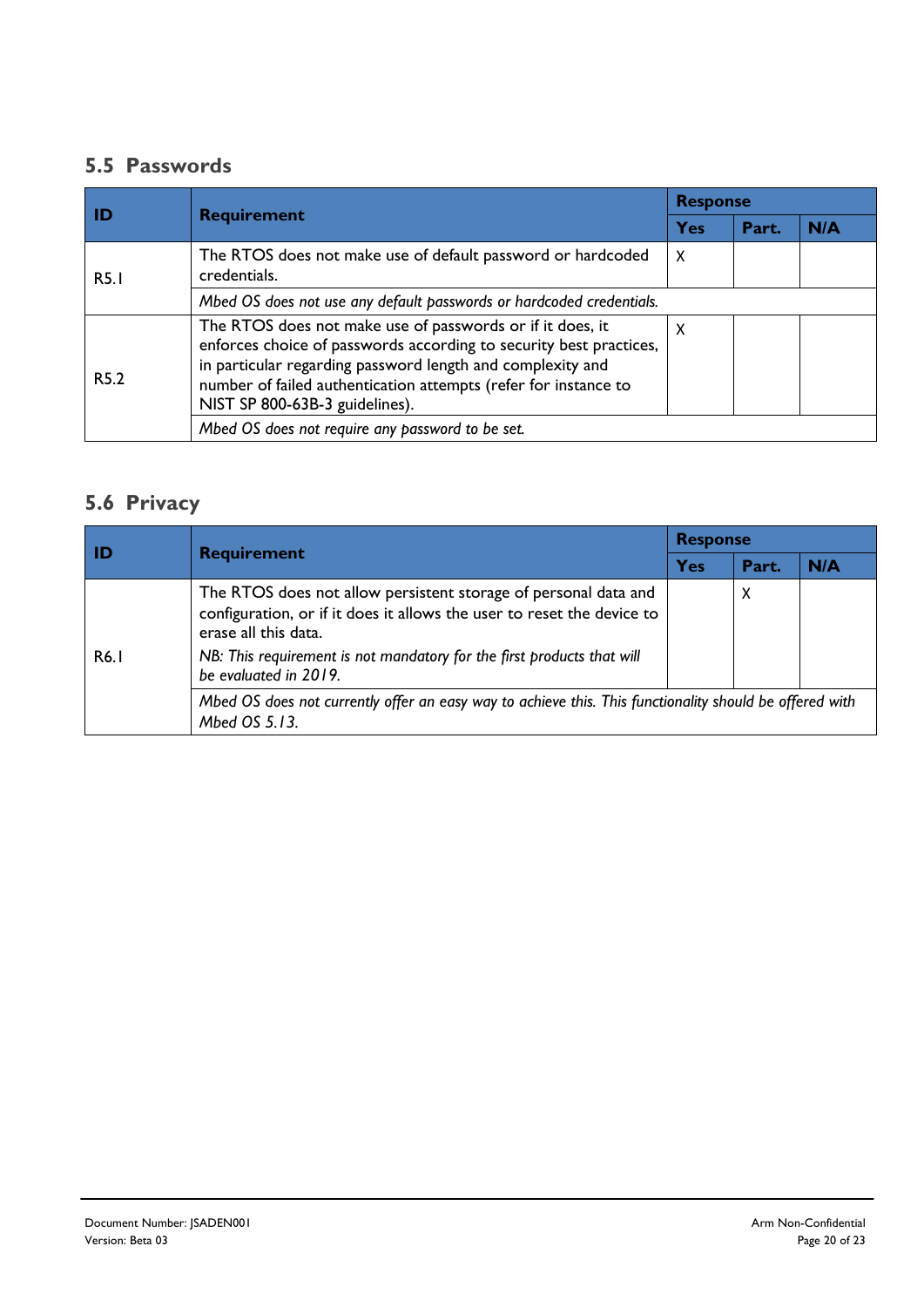## **6 Assessment Questionnaire – For OEM**

For Chip Vendors or RTOS Vendors, skip this Section.

#### **6.1 Code Integrity**

| l ID | <b>Requirement</b>                                                                                                                                                                                                                                                                                                                | <b>Response</b> |       |     |  |
|------|-----------------------------------------------------------------------------------------------------------------------------------------------------------------------------------------------------------------------------------------------------------------------------------------------------------------------------------|-----------------|-------|-----|--|
|      |                                                                                                                                                                                                                                                                                                                                   | Yes             | Part. | N/A |  |
| DI.3 | The device is configured to enforce trusted boot for RTOS and<br>updateable PSA-RoT. Each updatable component is measured and<br>validated prior execution.<br>NB: The trusted boot can rely on chip proprietary mechanisms or on<br>TFM.                                                                                         |                 |       |     |  |
|      | (Optional notes)<br>Example of response for Yes: The device is configured to rely on TF-M and primitives of Boot ROM for<br>measuring and validating TF-M image prior execution. Then the RTOS relies on the bootloader from<br>Secure Processing Environment (TF-M) for measuring and validating the RTOS image prior execution. |                 |       |     |  |

#### **6.2 Communication**

| ID               | <b>Requirement</b>                                                                                                                               | <b>Response</b> |       |     |  |
|------------------|--------------------------------------------------------------------------------------------------------------------------------------------------|-----------------|-------|-----|--|
|                  |                                                                                                                                                  | <b>Yes</b>      | Part. | N/A |  |
| D2.5             | The device does not expose unnecessary communication ports or<br>communication protocol stack.                                                   |                 |       |     |  |
|                  | (Optional notes)                                                                                                                                 |                 |       |     |  |
| D <sub>2.6</sub> | The device authenticates remote servers before establishing a<br>connection.                                                                     |                 |       |     |  |
|                  | (Optional notes)                                                                                                                                 |                 |       |     |  |
| D <sub>2.7</sub> | The device encrypts by default all data exchanged with remote<br>servers.                                                                        |                 |       |     |  |
|                  | (Optional notes)<br>Example of response for N/A: The device only sends non-confidential information, such as external<br>temperature.            |                 |       |     |  |
| D <sub>2.8</sub> | For authentication and encryption, if the device relies on TLS, it<br>should be version 1.2 or later, e.g. Mbed TLS Long Term Support<br>branch. |                 |       |     |  |
|                  | (Optional notes)                                                                                                                                 |                 |       |     |  |

### **6.3 Hardening**

| $\blacksquare$ | <b>Requirement</b> |            | <b>Response</b> |            |  |
|----------------|--------------------|------------|-----------------|------------|--|
|                |                    | <b>Yes</b> | Part.           | <b>N/A</b> |  |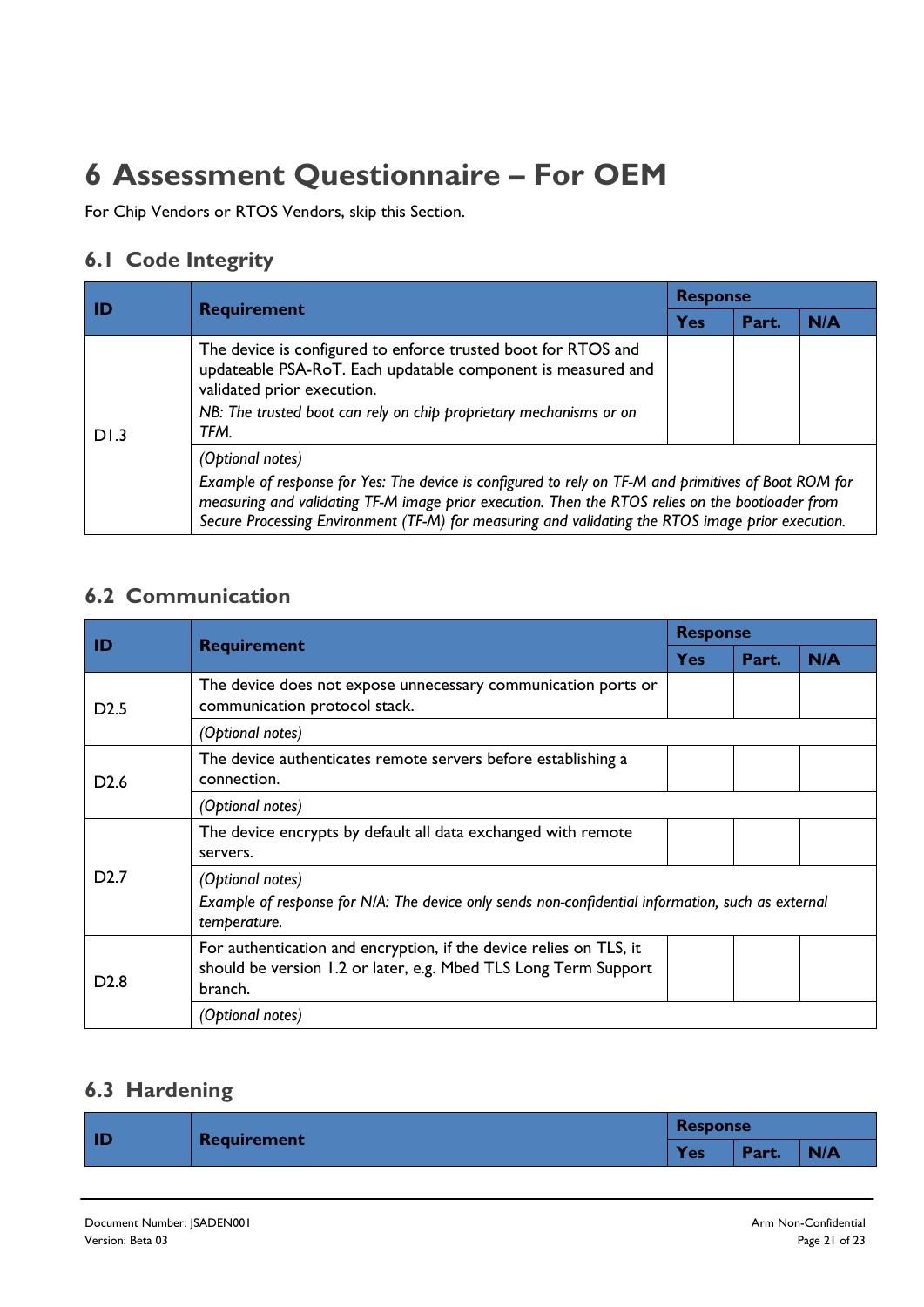| D3.4             | The device is protected in production against unauthorized use of<br>debug or test features, possibly with rules depending on device<br>lifecycle state.<br>The device erases sensitive user assets and credentials on access<br>to these features. |
|------------------|-----------------------------------------------------------------------------------------------------------------------------------------------------------------------------------------------------------------------------------------------------|
|                  | (Describe which technical measures disable or deactivate debug)                                                                                                                                                                                     |
| D <sub>3.5</sub> | The current security lifecycle state of the device is attestable<br>through an attestation token.                                                                                                                                                   |
|                  | (Optional notes)                                                                                                                                                                                                                                    |
| D <sub>3.6</sub> | Functionalities that are not needed for the intended usage of the<br>device are disabled or not installed.                                                                                                                                          |
|                  | (Optional notes)                                                                                                                                                                                                                                    |
| D3.7             | The device supports logging of security relevant events and errors<br>and auditing function.                                                                                                                                                        |
|                  | Log files are protected against tampering.                                                                                                                                                                                                          |
|                  | (Optional notes)                                                                                                                                                                                                                                    |

### **6.4 Passwords**

| ID               | <b>Requirement</b>                                                                                                                                                                                                                              | <b>Response</b> |       |     |
|------------------|-------------------------------------------------------------------------------------------------------------------------------------------------------------------------------------------------------------------------------------------------|-----------------|-------|-----|
|                  |                                                                                                                                                                                                                                                 | <b>Yes</b>      | Part. | N/A |
| D4.3             | The device does not make use of default passwords or hardcoded<br>credentials.                                                                                                                                                                  |                 |       |     |
|                  | (Optional notes)                                                                                                                                                                                                                                |                 |       |     |
| D <sub>4.4</sub> | The device enforces choice of password according to security<br>best practices, in particular regarding password length and<br>complexity and number of failed authentication attempts (refer<br>for instance to NIST SP 800-63B-3 guidelines). |                 |       |     |
|                  | (Optional notes)                                                                                                                                                                                                                                |                 |       |     |
| D <sub>4.3</sub> | After a fixed threshold of unsuccessful authentications against a<br>password, the password is either disabled or a timeout is applied<br>before another authentication attempt is allowed.                                                     |                 |       |     |
|                  | (Optional notes)                                                                                                                                                                                                                                |                 |       |     |
| D <sub>4.4</sub> | The device implements an inactivity time-out or other<br>appropriate mechanism to prevent perpetual authorization.                                                                                                                              |                 |       |     |
|                  | (Optional notes)                                                                                                                                                                                                                                |                 |       |     |
| D <sub>4.5</sub> | Passwords, and other credentials, are stored on secure storage.                                                                                                                                                                                 |                 |       |     |
|                  | (Optional notes)                                                                                                                                                                                                                                |                 |       |     |